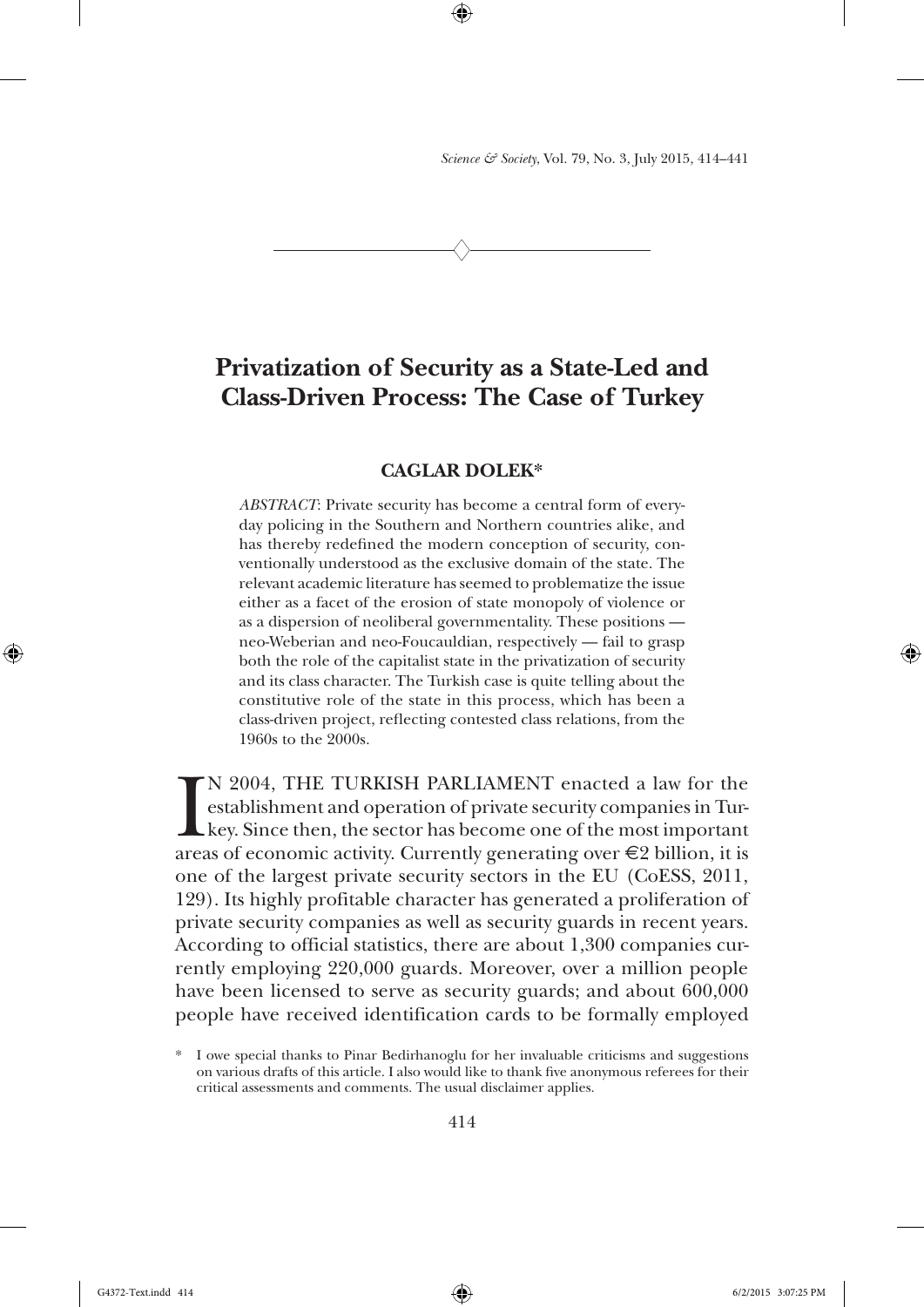in the sector.1 This dramatic proliferation of private security can be best observed in its ever-increasing presence in everyday life. Security guards are now employed in almost every sphere of social life: shopping malls, residential sites, business districts, banks, public parks and state institutions.

In fact, the post-2004 Turkish experience has been just another example of a global development. The number of private security guards has grown at a fast pace since the mid-1980s, and currently exceeds the number of police officers at the global level (Small Arms Survey, 2011, 101–106). Private security has thus nearly become the principal form of everyday policing in the Northern and Southern countries alike. Even though the phenomenon takes quite diverse forms,2 it signals "a historic restructuring" (Bayley and Shearing, 2001, vii) or "a quiet revolution" (Shearing and Stenning, 1981, 193) in policing — privatization of a hitherto non-commodified sphere that has been conventionally conceived as the exclusive domain of the modern state.

This article intends to critically evaluate the formation of a market for private security in Turkey, in the context of the changing class character of society in the era of neoliberal globalization. This may be significant, for two reasons. First, the relevant academic literature has treated the issue either as an erosion of the state monopoly of violence, or as a dispersion of neoliberal governmentality. These positions neo-Weberian and neo-Foucauldian, respectively — ignore the role of the capitalist state in the privatization of security and its class character. The Turkish case reveals the constitutive presence of the state in this process, which has been a class-driven project reflecting contested class relations in the entire period from the 1960s to the 2000s. Second, a class perspective is also important to counter the dominant way of conceptualizing state–society relations in Turkey. Based on a

1 The statistics were retrieved from the website of the Department of Private Security under the General Directorate of Security Affairs in May 2014: http://www.ozelguvenlik.pol.tr/ Sayfalar/istatistikbilgiler.aspx

2 This global transformation has been under way since the late 1970s, with complex and intertwined processes of commodification, pluralization and fragmentation of institutionalized coercion in policing, incarceration and war-making. There are private security guards as well as private prisons, private investigation and detective agencies, and private military companies, which operate in providing security to the upper and middle classes, managing the surplus population, and even undertaking imperialist wars in the Global South. For a critical analysis of different aspects of such developments, see Benson, 1998; Ladipo, 2001; Shelden and Brown, 2000; and Leander, 2005.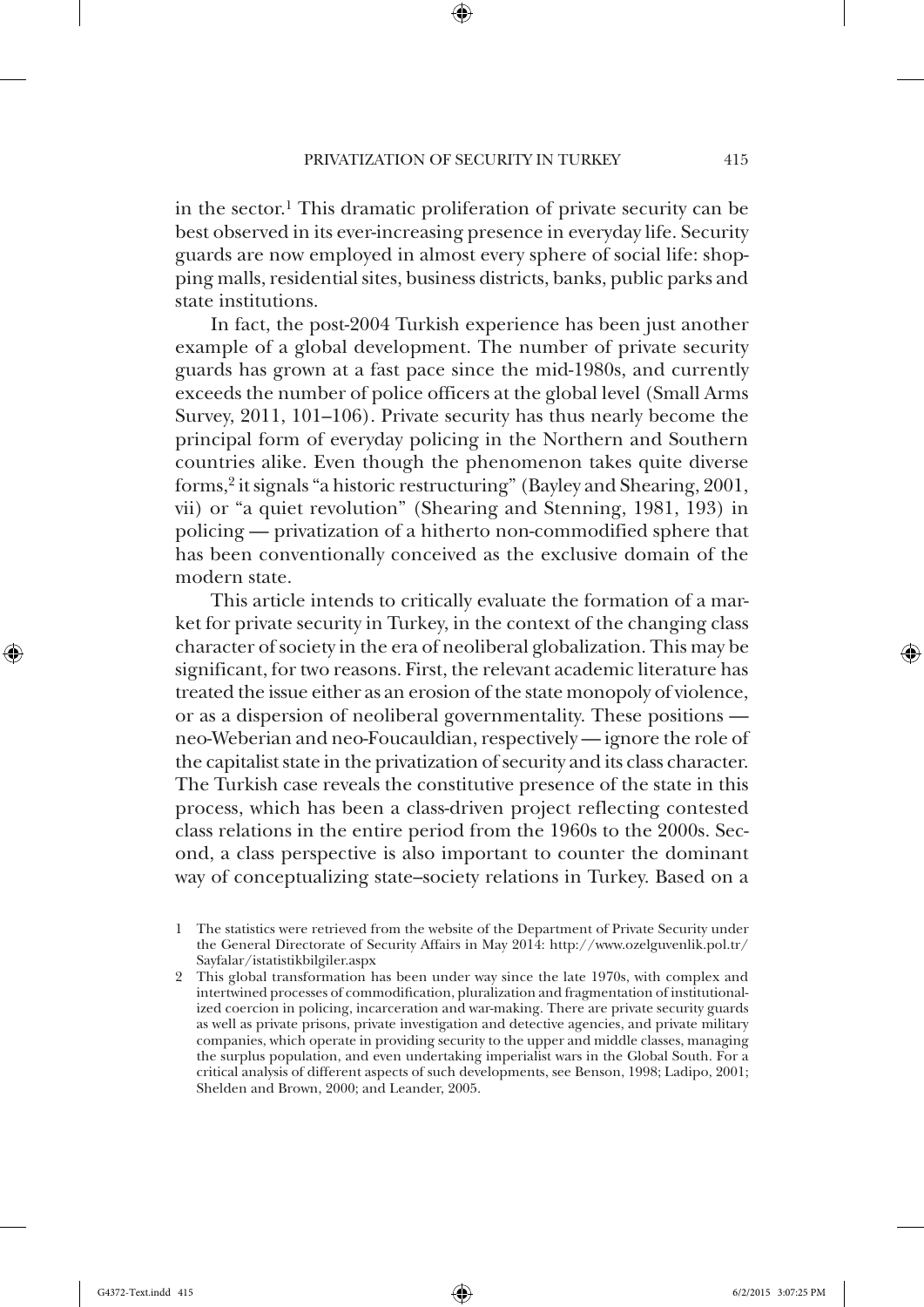Weberian understanding of the state, and reproduced through various theoretical perspectives, this dominant reading has long posited a "strong state tradition"3 in Turkey. This problematic reading has been applied to the analysis of private security in numerous academic and/or policy-oriented works, which see it as an additional impetus towards democratization of the Turkish state in relation to civil society (Gulcu, 2002a; 2002b; 2003; Gungor, 2005; Kandemir, 2008; Unal, 2000).4 By proposing a class-based alternative, I will try to reveal the historically inconsistent and theoretically flawed presuppositions of the strong state tradition thesis.

#### *Predicaments of the Existing Literature*

The neoliberal transformation of the last three decades has restructured almost all aspects of social life in a radical and contradictory manner. Gradually establishing its "ecological dominance" over the globe (Jessop, 2007, 74), the neoliberal project has attempted the subordination of social relations of production into the bare mechanisms of *the self-regulating market*. This process has meant increasing social inequality, deprivation and polarization, which have in turn brought questions of social order and security to the forefront. It has also resulted in social struggles over the re-organization of society, which have taken different ideological, political, socio-economic and

- 3 This dominant way of reasoning puts primary emphasis on the uniqueness of the Ottoman– Turkish state tradition. It is argued that this historically and socio-culturally peculiar tradition has rested on the existence of a strong state organized in patrimonial form and representing the *center* of political power. This central locus of power, occupied by state elites or politicoadministrative and military bureaucracies, has always been in direct confrontation with the *periphery* consisting of weak social actors, such as the peasantry and landlords in the Ottoman Empire and the bourgeoisie and working class in the Republican era. Ahistorically, this paradigm assumes antagonistic relations between strong state and weak society in the history of the Ottoman Empire as well as the Turkish Republic. Therefore, according to its adherents, this tradition has been a central impediment to development of a powerful civil society to safeguard liberal democracy (Mardin, 1973; Heper, 1980), formation of an independent bourgeois class to enforce capitalist development (Keyder, 1987) or initiation of neoliberal institutional and legal reforms in the post-1980 period (Onis, 2004). For a critical analysis of this paradigm, which has gained "a dissident but hegemonic quality" in contemporary scholarship on the Turkish state, see Yalman, 2009, 116–155.
- 4 The mainstream literature on private security is *mostly* produced by people such as ex-police officers, owners/managers/consultants of private security companies, students of the Police Academy, etc. That is, the production of uncritical and policy-oriented knowledge on private security is *to a large extent* determined in an organic relationship with the private security sector. A critical analysis of this relationship will reveal how the dominant perspective sees what is in fact an overtly class instrument as a means to democratize state power.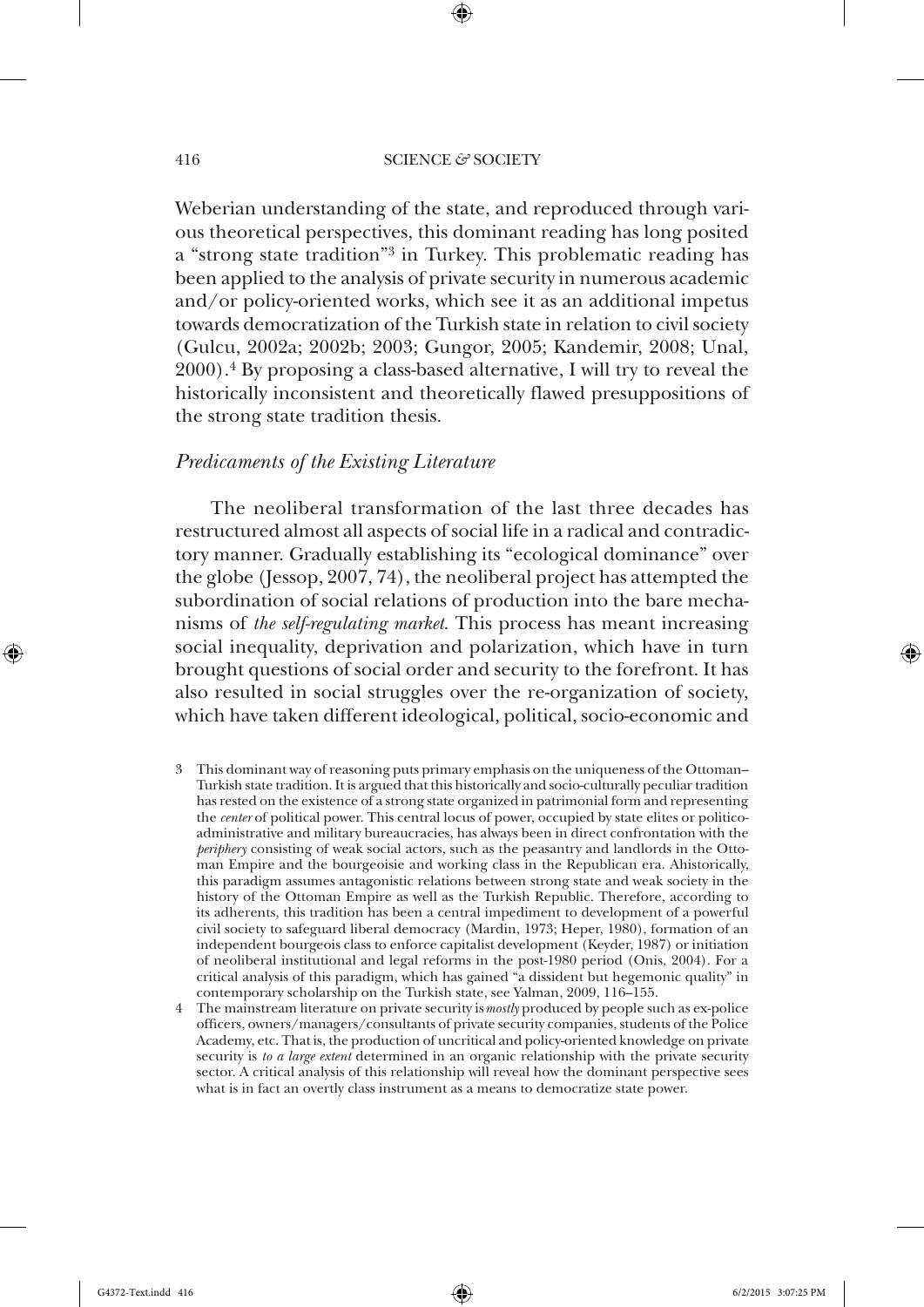cultural forms throughout the world. In other words, the political constitution of the *free market* has gone hand in hand with intensification of social conflicts, contradictions and polarizations.

In the wake of these contradictory transformations, developments have occurred in the ways through which social order is constituted and secured — in particular, redefinition of the practices of policing. The *defining* characteristics of the state with regard to order and security have been restructured in an always coercive manner, while a more complex system of multiple policing agents has emerged. Privatization of security constitutes one of the crucial developments, as it has become the principal form of everyday policing in the Northern and Southern countries alike.

Scholarly discussions have come up with various explanations, informed by quite diverse theoretical frameworks. There are two dominant modes of explanation. First, there are the neo-Weberian analyses, which put primary emphasis on the declining power of the modern state in exercising monopoly over the legitimate use of force, and on the pluralization of the actors of policing. What emerges in this view is a world of plural and democratized policing, within which the state has been losing its central role. Contemporary policing practices involve "a plethora of public, commercial, and voluntary agencies," which are increasingly driven by "people's willingness and ability to pay" (Loader, 1997, 377–378; see also Bayley and Shearing, 2001; Lewis and Wood, 2006; Shearing and Stenning, 1981).5

On the other side, there has developed a neo-Foucauldian school of thought, which rejects dichotomies such as state–society, law– violence, public–private. This school argues for a broader transformation from discipline society to neoliberal governmentality, with the implication that neoliberal market rationality has reconstructed all social spheres, including security, in line with the commodity logic of capital. Accordingly, neoliberal governmentality refers to the advent

<sup>5</sup> It is important to underline that most of the scholars in this camp do not explicitly call themselves (neo-)Weberian. In fact, they borrow conceptual outlooks from a variety of traditions, such as the actor-network theory of Manuel Castells, the libertarian outlook of Michael Walzer, and the power perspective of Michael Foucault. The result is an eclectic mixture of different theoretical traditions. Nevertheless, they can be analytically categorized as neo-Weberian institutionalists, for two reasons. First, the view of transformation from monopoly to pluralization in policing rests on a conventional Weberian account. Second, they tend to perceive the emergent forms of policing in terms of an institutionalist social ontology. That is, they perceive the world of plural policing as formed by the existence of autonomous and externally related institutional agencies of security.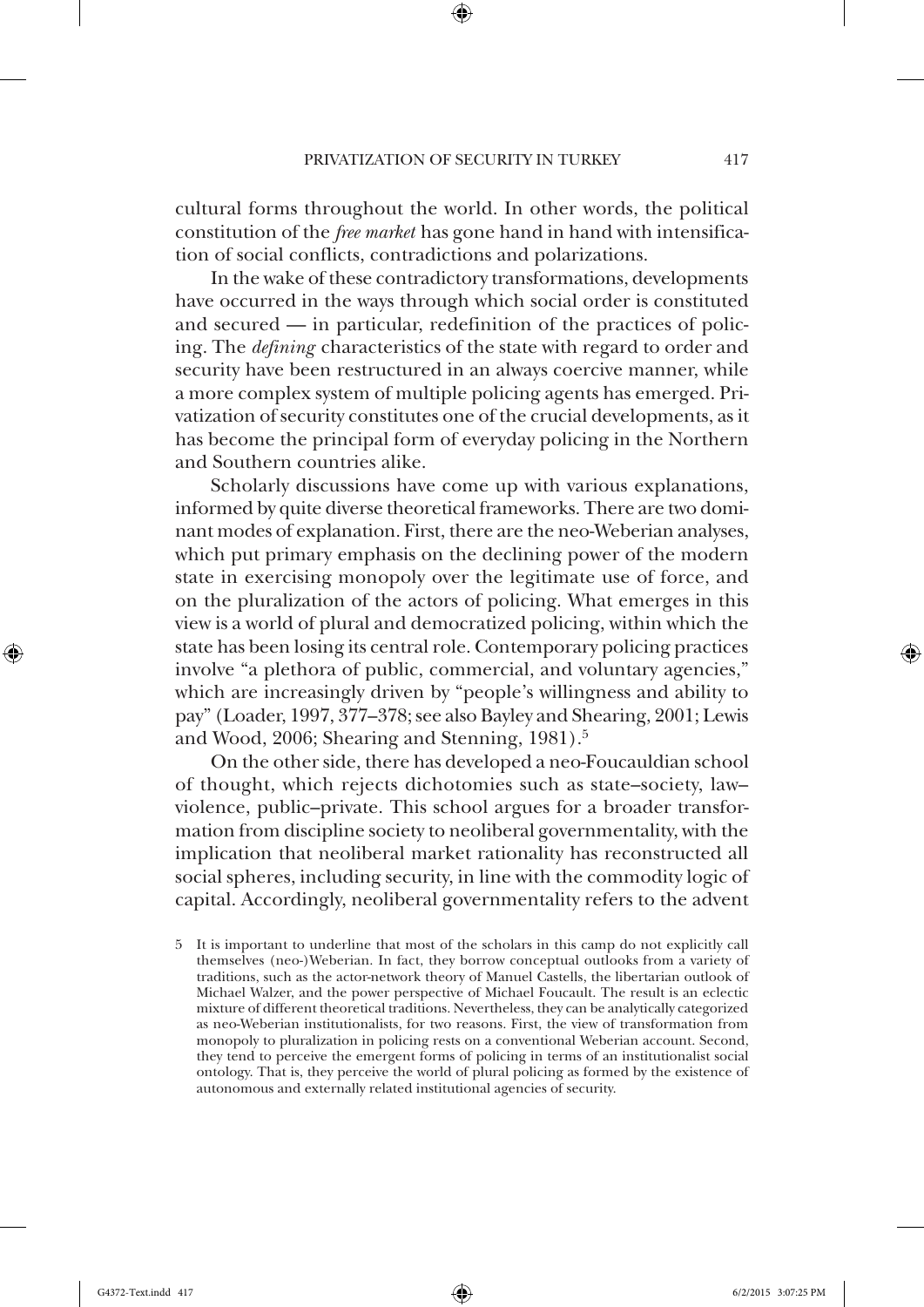of the neoliberal forms of subjectification, through which the political and the social are restructured in line with the logic of the economic, producing individualized and marketized subjectivities. Private security is conceived as a neoliberal form of regulation operating on the basis of individual responsibility and freedom, and thereby functioning as a strategy of "governing at a distance" (see Burchell, Gordon and Miller, 1991; Rose, 2000; Miller and Rose, 2008; Ruben and Maskovsky, 2008; Yardimci, 2009).

This article aims to show the limits of these two perspectives, on the basis of a class-based historical analysis of the privatization of security in Turkey. The neo-Weberian analyses lead to the problematic position that the current developments in the field of security have brought a kind of "democratization" to policing. Contrary to this institutionalist reading, I will contend that the "pluralization of policing" through privatization does not produce civil or democratic processes, but is indicative of even more authoritarian restructuring of capitalist state power. The neo-Foucauldian analyses, on the other side, reject the state as the object of analysis in favor of irreducibly dispersed formation and operation of power relations. The state, then, becomes a mere *epiphenomenal* aspect of power relations. This position fails to conceptualize the *class character* of the transformation underway and the constitutive presence of the state power therein.

Recognizing the problematic aspects of the aforementioned perspectives, this article will propose a *state-led and class-driven* analysis of the privatization of security in Turkey.6 The fact that this "quiet revolution" has been taking place in the era of neoliberalism makes it necessary to address the very character of neoliberalism, which appears as the expression of a world-historical attempt on the part of capital to restore its class power (Harvey, 2006, 7–54). This project, however, has not been put into practice in a uniform and uncontested manner. That is, the neoliberal project cannot be understood

<sup>6</sup> Seeing privatization of security in these terms relies on a particular methodological strategy: to understand the state–class relation at the level of the *concrete —* of a complex, contradictory and contested transformation. The phenomenon of private security thus involves viewing the capitalist state in *form-analytical* terms. However, due to space constraints, I will not address systematically the theory of capitalist state, but rather hope to contribute to understanding of the historical reconstitution of a *mediated relation* between state and capital in the light of privatization of security. Traces of this methodological strategy can be found in Bonefeld, 1992; Clarke, 1992; Jessop, 2008; and Poulantzas, 1978.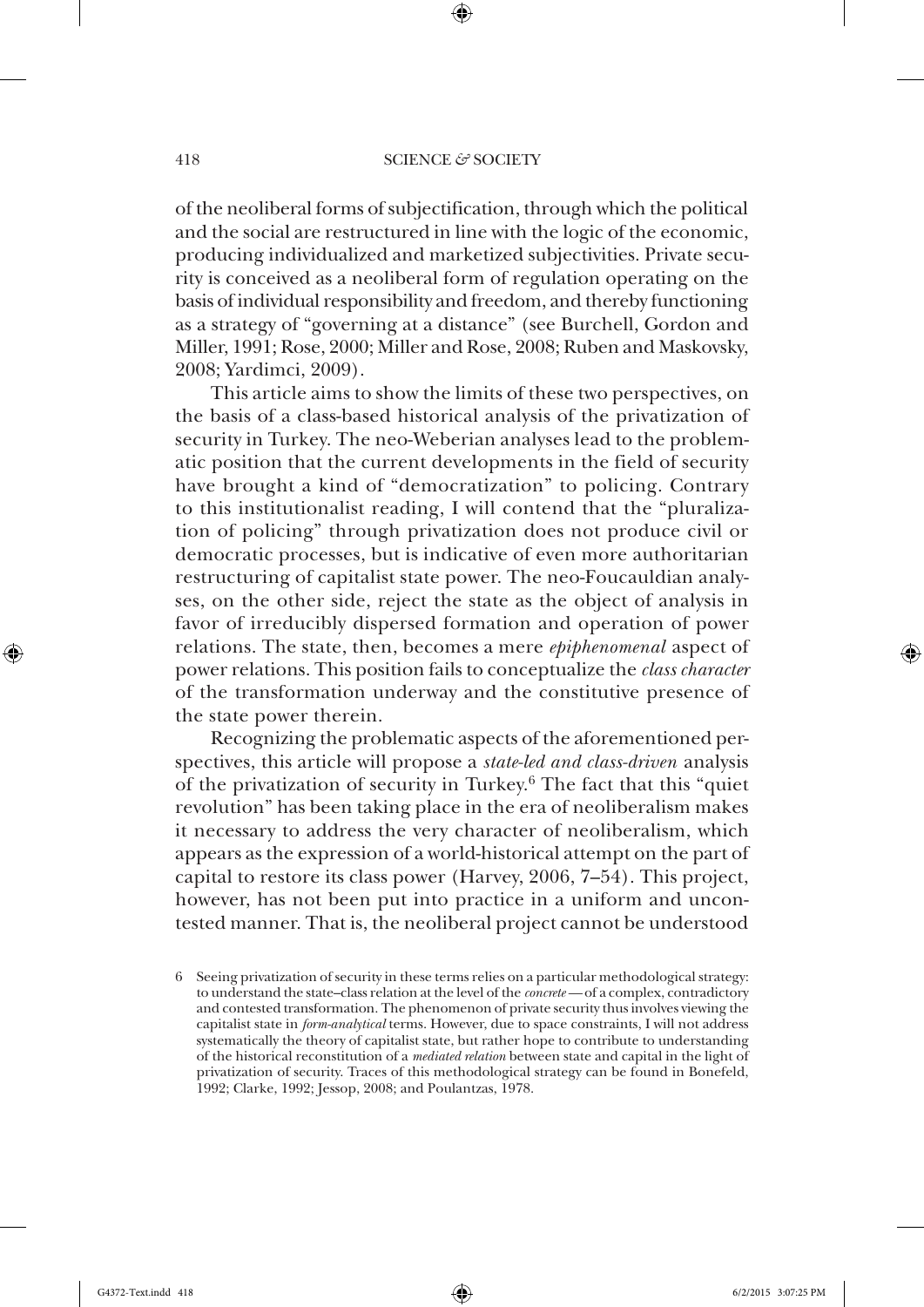as the simple unfolding of the commodity logic of capital. To the contrary, it has required contradictory and contested processes of learning, exploring, trying, making mistakes and re-trying on the part of the strategic agencies carrying out the reform agenda (see Brenner and Theodore, 2002; Pickel, 1997). In this way, a particular social order based on market rule has been imposed, on the basis of the constitutive presence of state coercion. Only after establishment of the neoliberal order has the law become *functional* and re-embraced. That is, the neoliberal social order has been imposed "as the condition of law," not *vice versa* (Bonefeld, 2006, 248). The rise of constitutional politics from the late 1990s onwards has been a paradigmatic example of this fundamental and constitutive aspect of neoliberalism. Such a policy shift towards institutional, legal and constitutional reforms has corresponded to "the redefinition of the political" to construct a "protected domain" for the hitherto implemented neoliberal reforms by "locking in" future governments to neoliberal premises for the global accumulation of capital without collective restraints (Gill, 2002, 47).

The neoliberal class project has thus arisen on the basis of a dialectical articulation of particular arrangements of order and lawmaking, through which the *form* of state has been redesigned. What has emerged is a new form of state, which is not *democraticized* or *dispersed*, but crystallizes "a new government of social insecurity wedding restrictive 'workfare' and expansive 'prisonfare'" (Wacquant, 2009, 286). Privatization of security has been a significant aspect of the formation of the neoliberal authoritarian state, characterized by its explicit class bias. In what follows, I will analyze the concrete class dynamics and corresponding state projects that have paved the way for formation of the private security sector after a contested process of order and law-making from the 1960s to the 2000s.

# *Private Security as a Strategy Against Labor Militancy*

The question of private security came onto the agenda of Turkish socio-political life as a particular manifestation of contested class relations in the 1960s and the 1970s. This was a period of urbanization and industrialization, culminating in the structural transformation of class relations. It reflected the industrial bourgeoisie's attempt at hegemony, which was conditioned by the integration of Turkey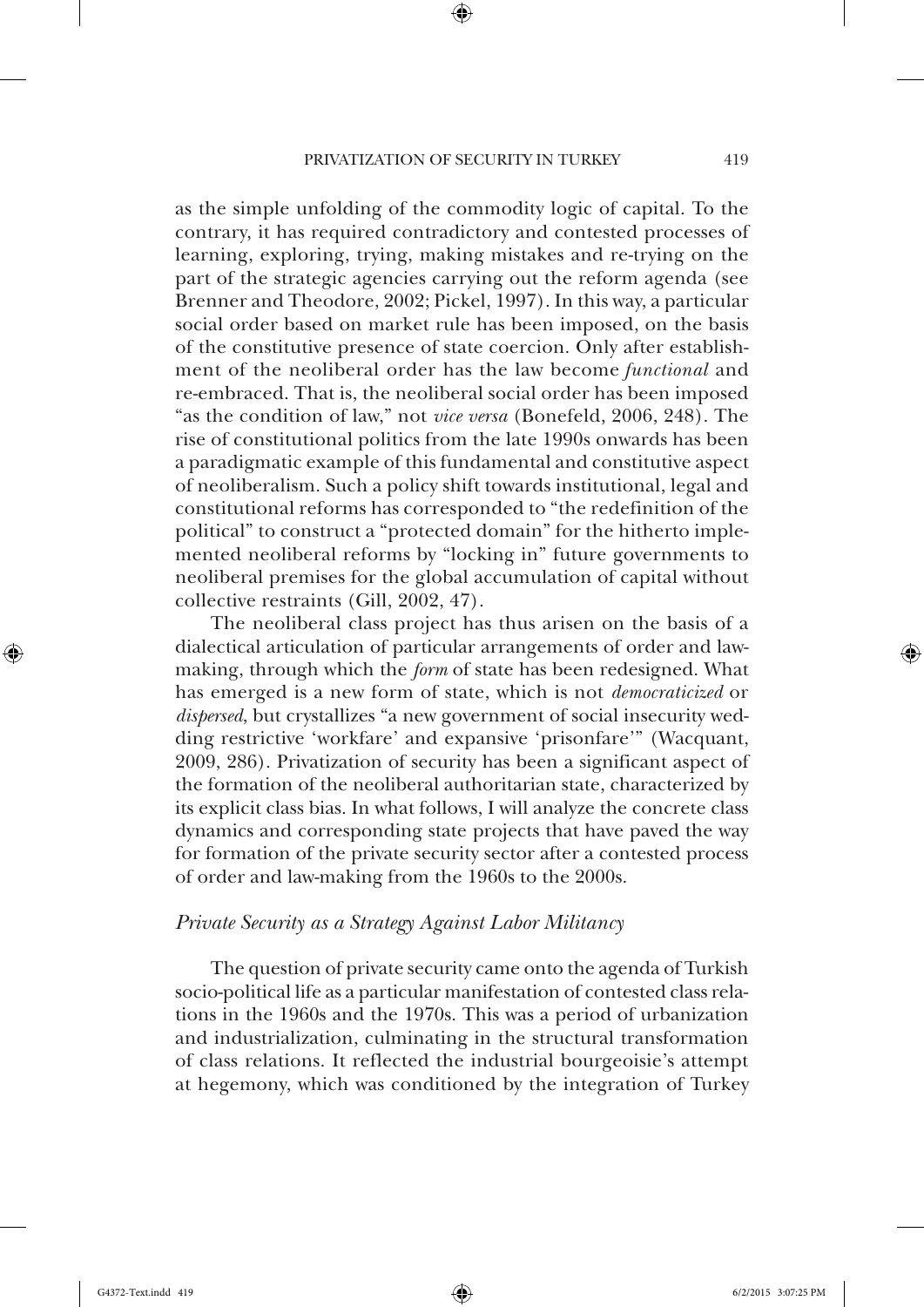into the Western bloc under the conditions of the Cold War (Yalman, 2009, 198–233). The outcome of this attempt was the rise of organized labor as a major force. Reinforced by the relatively democratic political atmosphere guaranteed by the 1961 constitution, $7$  the working class began to put its mark on the social and political life of the country. It produced organized forms of class struggle, especially with the founding of the TIP (Workers' Party of Turkey) in 1961 and DISK (Confederation of Revolutionary Trade Unions) in 1967. This culminated in transformation of the working class from a "young and inexperienced" social group into "a very militant and highly organized sector" (Margulies and Yildizoglu, 1984, 16).

Especially from the late 1960s onwards, deepened antagonism between labor and capital was explicitly manifested in countless massive legal and illegal strikes, work stoppages, public demonstrations, workplace occupations, acts of sabotage, etc. The rising militancy of organized labor was coupled with the growth of student movements and armed resistance of socialist organizations fighting against the state, as well as paramilitary right-wing groups in the service of Cold War anti-communism. By the mid-1970s, bourgeoisie hegemony had entered into an organic crisis, grounded in the crisis of the prevalent accumulation strategy,8 and dialectically intertwined with the crisis in the form of the state (Tunay, 1993, 18).

The crisis in the state form, as Simon Clarke suggests, is grounded in "the working class challenge to the power of capital," which "extends to a challenge to the constitutional authority of the state in its relation to civil society" (1992, 148). This challenge reflected the social and ideological struggles at the very heart of the state apparatuses. The entire complex of state apparatuses, including

- 7 The 1961 Constitution was engineered by military cadres, who had taken political power through a coup in May 1960. The Constitution contained fundamental rights pertaining to organization, freedom of expression and demonstration, etc., which were crucial for organization of political dissent on the part of the working classes in the subsequent two decades. Therefore, the Constitution designed for the first time in Turkey the general contours of a social democratic state, by recognizing labor as a constitutive socio-political force in the country. This does not mean, however, that this democratic state form was a voluntaristic choice by the military. It was rather conditioned by class dynamics, especially in the post-1945 period (Yalman, 2009, 212; see also Gulalp, 1985; Kocak, 2008).
- 8 The prevalent accumulation strategy was based on import substituting industrialization between 1960 and 1980, and on reproduction of Turkish dependence on foreign capital. This strategy reached its limits mainly because of the crisis of the Bretton Woods system in the early 1970s (Gulalp, 1985). However, the manner of its actual materialization was determined by contested class relations throughout the 1970s.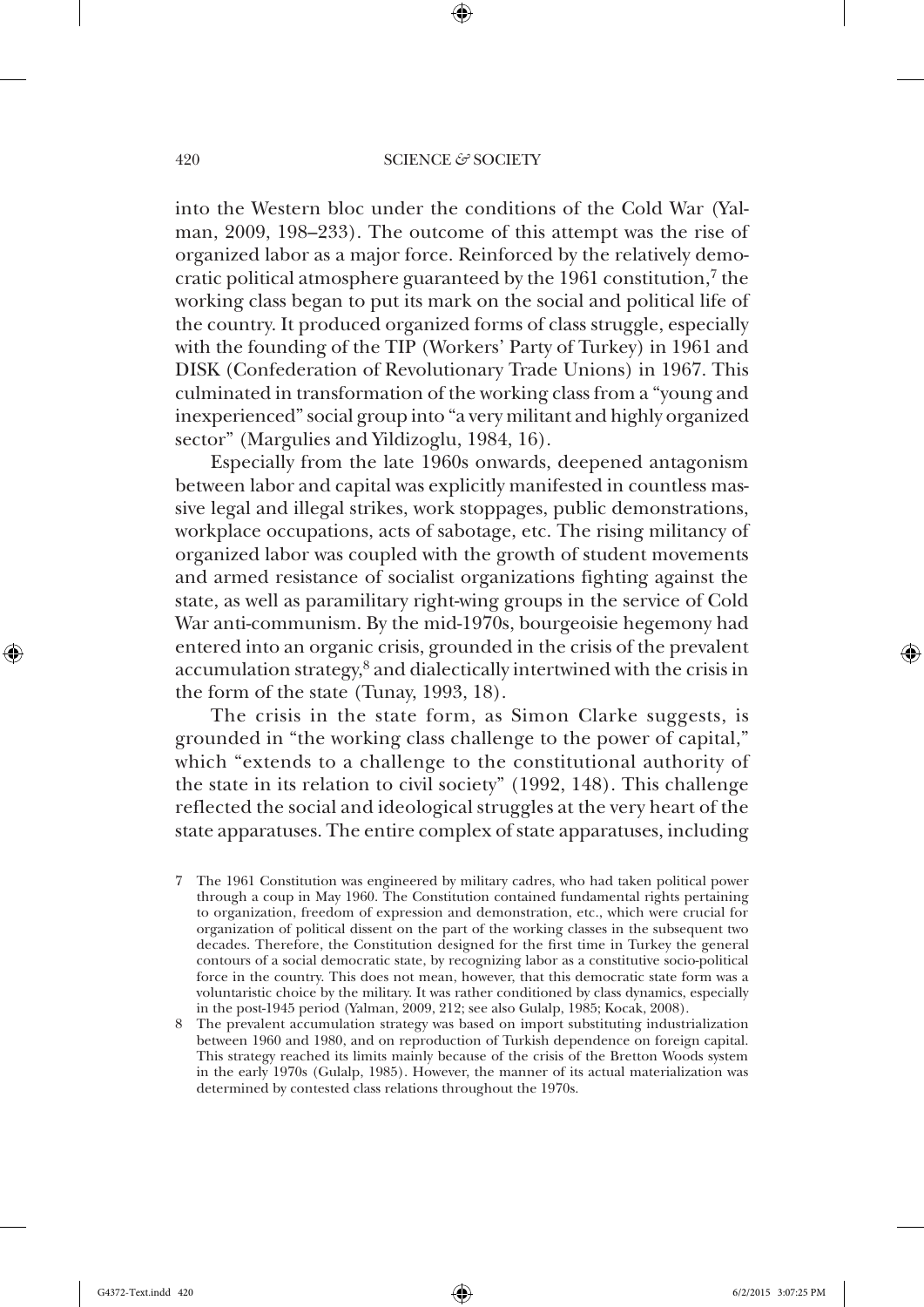Parliament, trade unions, political parties and educational institutions, was divided along lines of ideological polarization. Even the police organization itself reflected the division of the state into clashing ideological groupings. While the left-leaning police officers were organized in POL-DER (Police Association) and sided with the working classes during strikes and demonstrations, the right-wing ones established POL-BIR (Association of Police Unions) to preserve the *integrity and unity of the state and the nation against the communists* (Gurel, 2004). All in all, the state was in a condition of constant paralysis in producing coherent economic policies and maintaining law and order (Gulalp, 1985, 346).

The bourgeoisie and state authorities were alarmed by this paralysis, which meant a fundamental failure of the state to ensure security of private property and restore public order. For instance, all the fractions of the bourgeoisie were concerned about the deteriorating *industrial peace* due to working-class militancy.<sup>9</sup> They were particularly concerned that workplaces became ungovernable and employers lost their authority over workers (Boratav, 2005, 91). In addition, ideologically motivated bank robberies and sabotage against public institutions, undertaken by armed revolutionary organizations of various kinds, reinforced concerns over the security of public and private property.

It was through these contested social dynamics that private security was formulated as a strategy to reinforce industrial work discipline and safeguard property. From the late 1960s onwards, there were attempts to enact a particular law on private policing. The right-wing political parties brought various draft laws into parliamentary discussions. Quite interestingly, these draft laws were assertively promoted by state institutions with direct security functions, such as the army and the police. The central argument was that the state was not able to tackle the rising problems of "anarchy" in the country, which necessitated alternative means and sources of funding to make everyday

<sup>9</sup> In fact, in the 1970s different factions of the bourgeoisie came together under the leadership of the large industrial bourgeoisie, temporarily leaving aside their particularistic interests. The establishment of TUSIAD (Turkish Industrialists' and Businessmen's Association) in 1971 and HTK (Free Enterprise Council) in 1976 was significant for the Turkish bourgeoisie to act as *a class for itself.* The latter was organized as "an anti-labor front" in response to "the intensification of anarchic events and illegal demonstrations, increasing attacks on property rights, liberty of free labor, lockout right, and other rights and freedoms, [and] resort to practices of illegal general strikes" (Ozan, 2012, 137).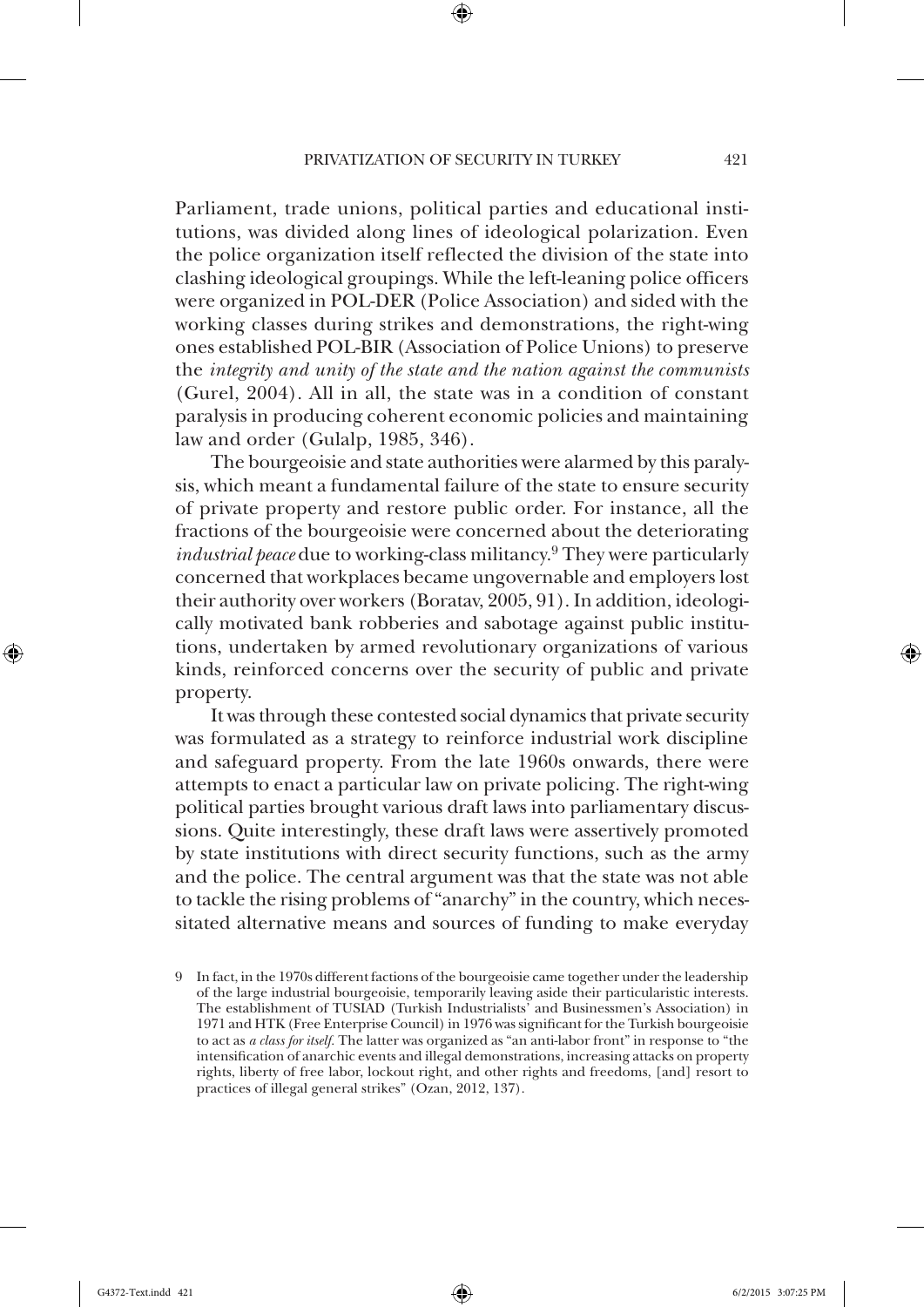forms of policing permanent.<sup>10</sup> In fact, this was a specific state strategy to incorporate capital directly into daily policing. Public forces, in turn, would direct their energy to more fundamental threats posed to the established order. In this way, a division of labor was created between "ordinary" and "political" policing to contain working-class militancy.11

However, private security was such a politically contested question that the clashes among political parties prevented the proposed draft laws from being enacted in Parliament throughout the 1970s. A left-wing columnist in the daily newspaper *Cumhuriyet* regarded such attempts as "the legalization of fascist pressures" and argued that the law would furnish "the illegal private guards of capital with state power." He then concluded that the existing power balance in the country would not let such a draft law be enacted (Apaydin, 1976). In fact, this sheds some light on the failure of parliamentary attempts to legalize the private police in the 1970s. As a matter of fact, parliamentary discussions were ultimately deadlocked due to the polarized views on private security, depicted either as an assist to public forces or as a privilege granted to capital.

This parliamentary paralysis did not put an end to the actual proliferation of private security throughout the 1970s. Circumventing

<sup>10</sup> For instance, the Ankara Martial Command demanded in March 1973 that the draft law on private police should be immediately enacted to ". . . prevent the public dams . . . from failing to have security personnel and becoming suitable targets for anarchists" (cited in Gulcu, 2003). One of the central state institutions on the issue of security, *i.e*., the army, did play a pivotal and affirmative role in initiating the debates over the private provision of security. In fact, it seems ironic that those raising demands over the legalization of private police have always been the state institutions, which have particular security functions like the army, police organization, martial commands, the Ministry of Interior, etc. From the conventional Weberian perspective, it becomes impossible to understand this phenomenon, if one considers for instance that the army is the core institution of the state claiming a monopoly over the means of violence. This point provides an important clue to understanding the capitalist state not as a monolithic entity, but as an essentially contradictory and multifaceted form of political power, which is restructured in and through struggles both within its institutional organization and in relation to social classes.

<sup>11</sup> The notion of *division of labor* here does not denote an ontologically constituted relation of externality between private and public policing. To the extent that this very distinction between *public* and *private* is a contested question, continuously redefined through class struggle, the rise of private security refers to a much more challenging relationship between the two. As will be discussed below, this relationship is constituted in a quite ambiguous way through politico-legal acts and everyday practices. On the other hand, it has always been quite difficult to make a clear distinction between the two because, as Austin Turk argues, "all policing is political" in the specific sense that the *raison d'être* and function of different forms of policing are "never really neutral . . . [but] designed for use on behalf of the politics of social order and continuity" (cited in Miller, 1986, 340; see also Bowden, 1978).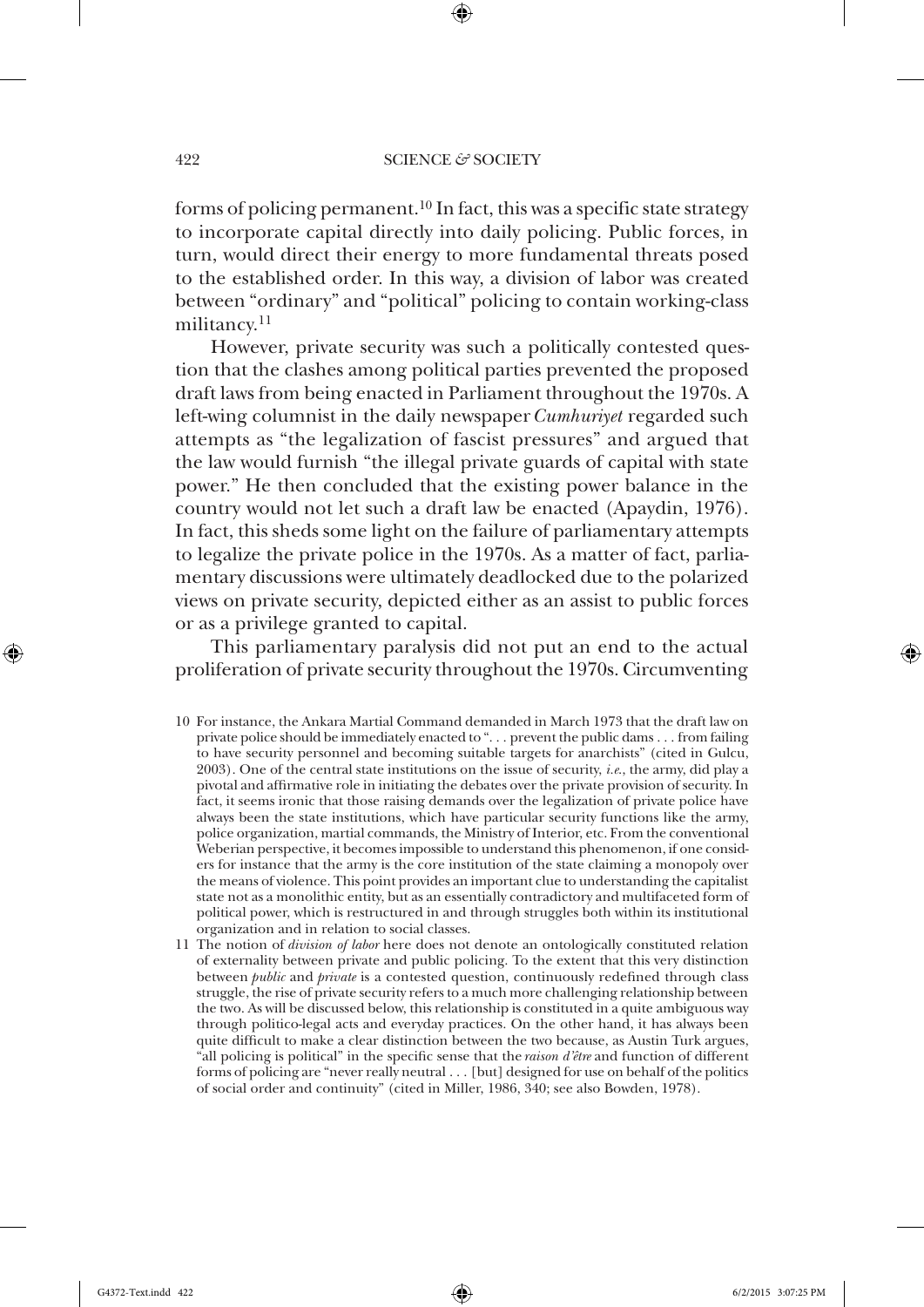the parliamentary route, the industrial bourgeoisie and state institutions also increasingly resorted to informal forms of private policing. For instance, many banks, factories, and even public institutions began resorting to "bank teams," which provided security for public and private banks, and mainly consisted of retired police and army personnel (Yardimci, 2009, 229). Moreover, capital groups brought forward proposals on different occasions for eliminating "anarchy" in the country through the use of private security. For instance, PUIS (the Union of Turkish Petroleum Employers) proposed to assign gasoline stations as public security stations, and put ten thousand security workers employed by the station owners under the control of the police chief (*Milliyet*, December 11, 1978). These illegal private security practices indeed had close, albeit amorphous and ambiguous, connections with paramilitary right-wing groups. Salih Gungor, a retired police chief working currently for a private security company, implicitly acknowledges this connection by stating that in the pre-1980 period, the "[public] police forces were utilized in private security services in line with *the desires of governments and power groups*" (2005, 129; emphasis added). $12$ 

In sum, in these formative years, the state and capital tried every means to resolve the question of labor militancy, and resorted to private security as a tactical strategy. From the very beginning, private security was constituted as an amorphous sphere operating through ambiguous, albeit organic, interaction of public and private forms of power. In fact, this very character of private security has intensified in the post-1980 period due to the co-existence of formal–legal arrangements and informal relationships, which were functional in enabling state restructuring in security in line with capitalist interests.

#### *"The State Calls the Bourgeoisie to Bear Arms"*<sup>13</sup>

From the late 1970s onwards, different fractions of the bourgeoisie demanded a structural transformation in the economic and political spheres to resolve the crisis. In early 1980, these demands were reflected in an economic liberalization package announced by Turgut Ozal, then Undersecretary of the Prime Minister Suleyman Demirel

<sup>12</sup> For a detailed analysis of the formation of fascist movements in the 1960s and 1970s, and their gradually established organic relations with the state, see Agaogullari, 1987.

<sup>13</sup> I owe this phrase to Funda Hulagu (2011).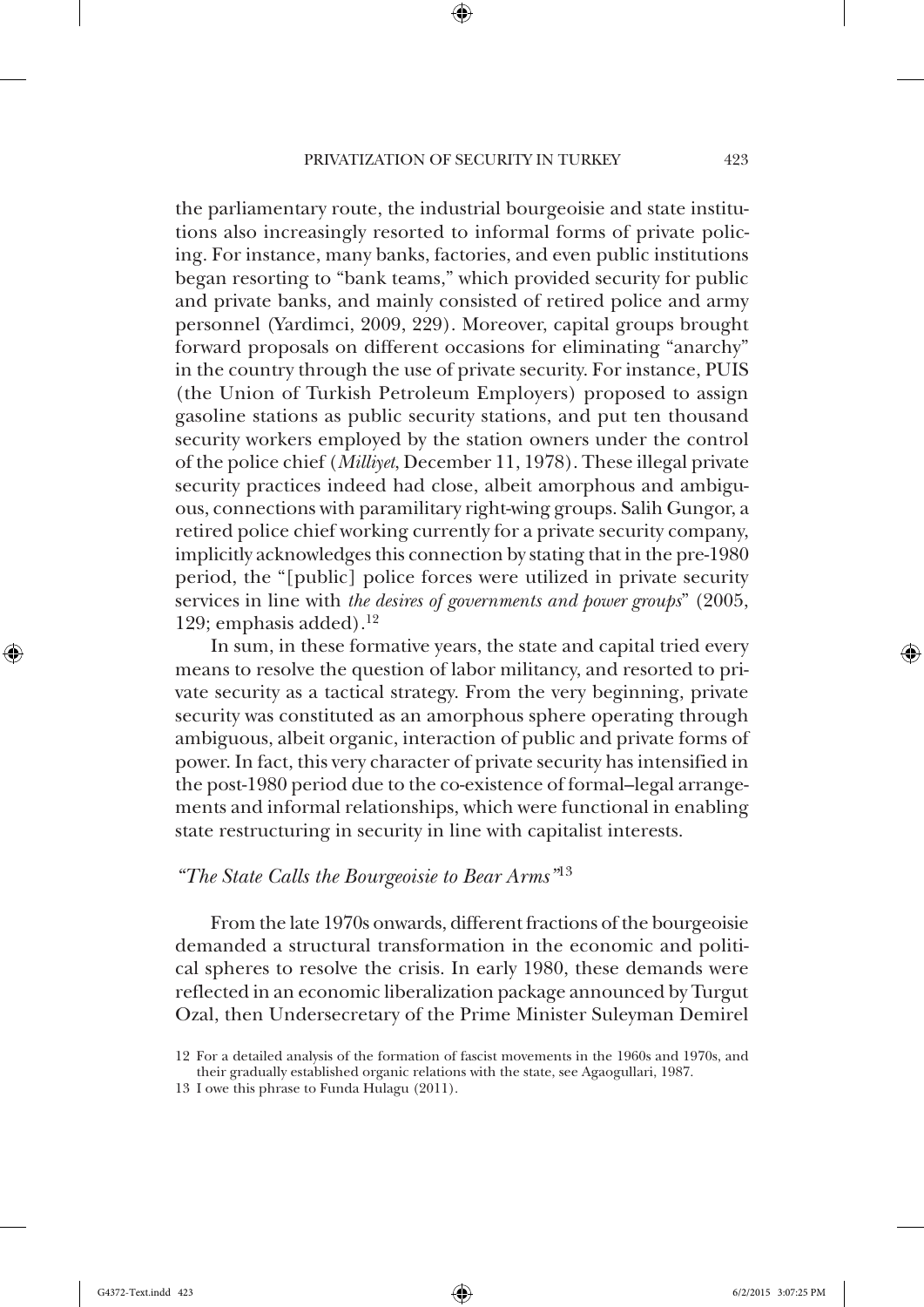leading a right-wing minority government. The package projected an outward-oriented growth strategy through liberalization of trade and finance, flexibilization of the labor market, initiation of fiscal discipline, etc. This was the official launching of the neoliberal transformation process assertively advocated by the IMF and the World Bank. It projected a radical transformation *both* in the mode of integration of the Turkish economy into the capitalist world system, *and* in the relation between state and society (Bedirhanoglu and Yalman, 2010, 111). However, the increasingly tense social and political atmosphere coupled with the organized power of the working class prevented such policies from being implemented in a smooth way. The coup of September 12, 1980 meant a radical coercive intervention in Turkish politics, with the military acting as the "*de facto* political party" of the bourgeoisie (Ongen, 2004, 83).

In the post-1980 period, a new hegemonic strategy started taking root, bringing together the liberalization package and the September 12 coup. Hence, the coup meant not a mere change in the political regime, but rather a fundamental transformation in the relation between the state and the society (Yalman, 2009, 308). Military rule initiated a major state restructuring, which has been further consolidated in the neoliberal authoritarian state since then, notwithstanding the switch from military to civilian rule and the relocation of political parties. During its three-year rule, the MGK (National Security Council) passed 535 laws and 91 decree-laws concerning almost all aspects of social, political and economic relations in Turkey. These initiatives projected a comprehensive restructuring of the judiciary, police, martial law and emergency rule, municipal governments, universities, associations, trade unions, collective bargaining and strikes, the press, etc. (Ozbudun, 1991, 41). In 1982, a new Constitution was enacted; military rule thus achieved the legalization and constitutionalization of almost all the demands raised by the bourgeoisie in the late 1970s.

All of these authoritarian measures fundamentally shaped the neoliberal project since then, "putting an end to class-based politics" (Yalman, 2009, 308). This labor containment strategy was primarily concerned with establishing peace in industrial relations and safeguarding public and private property. The project of private policing, earlier asserted but not accomplished, was one of the first legislative moves made by the military government. Even before the coup, Kenan Evren, the Chief of the General Staff, stated that private institutions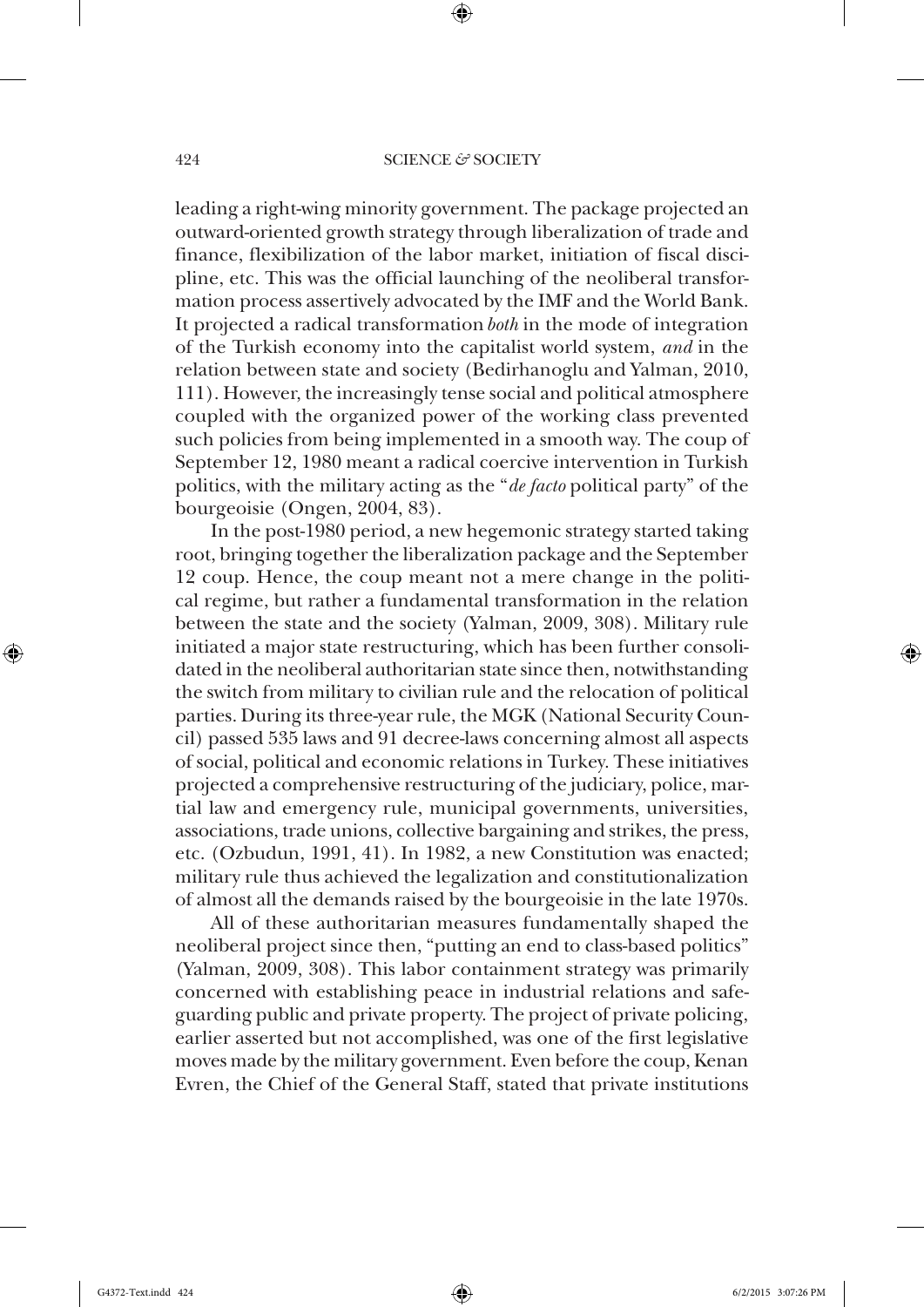had to provide their own security and urged the government to enact the existing draft law on the issue (*Cumhuriyet*, March 13, 1980). The Program of the Bulent Ulusu Government, which was established on September 20, 1980, included a special clause on the establishment of private police organizations "to prevent robberies, sabotages and similar acts occurring in the banks and public and private workplaces, which call the State's authority into question" (cited in Haspolat, 2012, 182). The MGK therefore did not create a new legislative instrument on private policing, but re-worked the existing draft. In July 1981, MGK passed Law No. 2495, on "Ensuring the Security and Safety of Some Institutions and Organizations." The law was explicitly designed to contain labor militancy and ensure industrial peace and security of property.

The objective of the law, as stated in Article 1, was a fight against the militancy of organized labor and leftist movements. It spoke of designing "effective security formulas to protect and safeguard the public or private banks and other institutions and organizations . . . against such threats and attacks as sabotage, fire, robbery, pillage, forced demolition," not to deter petty criminal acts but to ensure industrial peace in workplaces. The law required public and private institutions to establish private security organizations (PSOs) within their organizational structures (Arts. 3 and 8). The PSO was defined as a specific form of *private police*, whose foundation, supervision as well as powers were defined with an explicit public bias: as an extension of the public police forces, injected into the institutional structure of the coercive state apparatuses. The PSO would come under the orders of the general police chief during strikes and lock-outs (Art. 27), and of the commander during the times of state of siege (Art. 30).

Any non-compliance with the law would be punished with financial penalties as well as prison sentences (Art. 24). Moreover, the PSOs were made responsible to meet all expenses by themselves (Art. 4). The state was thus calling upon the bourgeoisie to bear arms to reinforce industrial work discipline in factories and safeguard property (Hulagu, 2011, 35). This was a state strategy of deploying "private police stations" in each and every private and public institution (Haspolat, 2012, 189). Throughout the 1980s, the state granted permissions for establishment of PSOs in banks, public institutions, factories, business centers, important transportation and communication centers, etc. This specific form of policing proved to be quite effective as an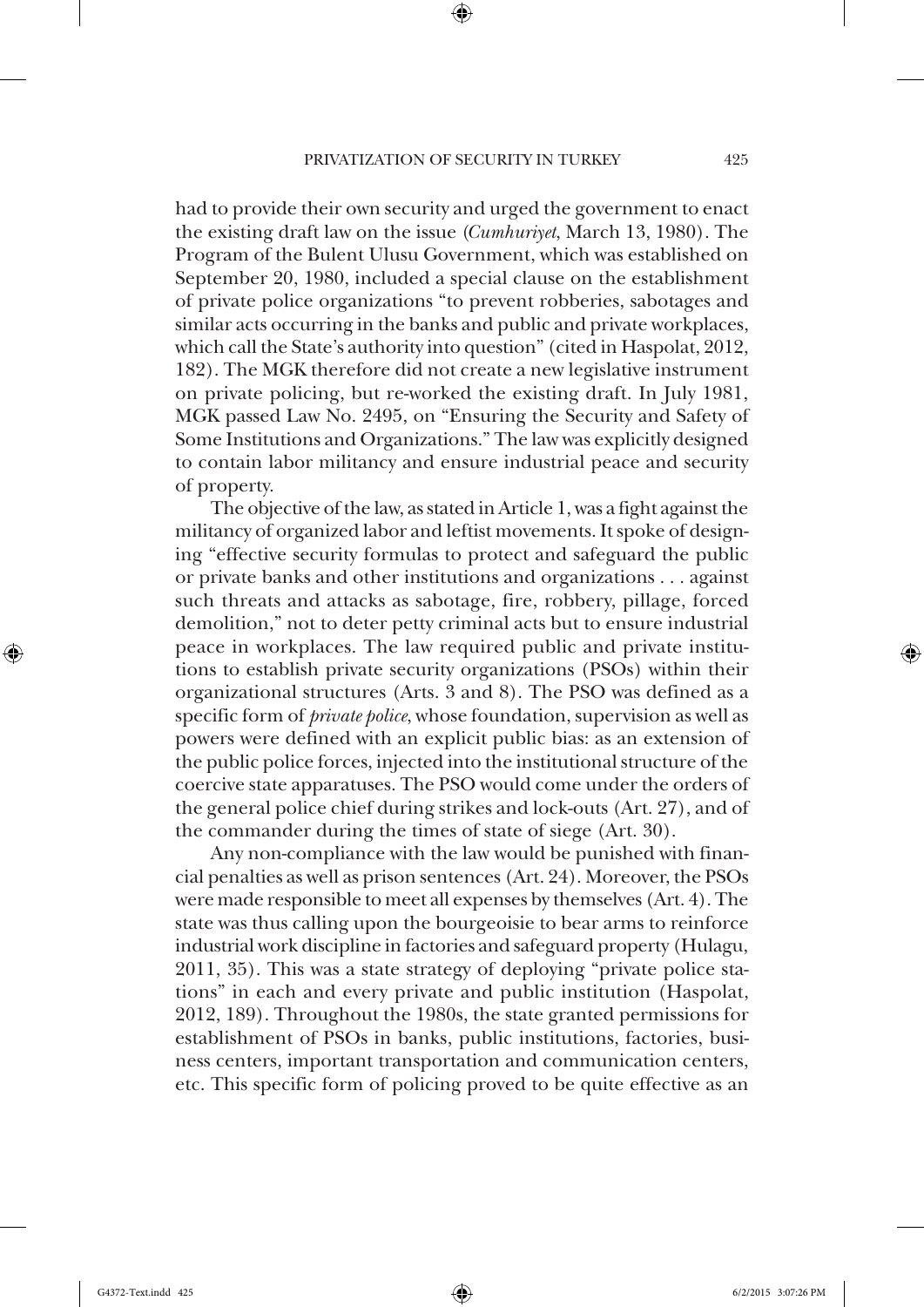anti-labor strategy of union-busting, labor spying and strike breaking. So much so that the PSOs functioned as "private courts," which defined unionization as a "crime," and then attempted to punish workers accordingly (*Cumhuriyet*, March 14, 1985; March 29, 1987).

This state strategy of incorporating capital directly into daily policing processes, however, was contested throughout the 1980s (Hulagu, 2011, 36). While the state made it obligatory for private institutions to establish the PSOs, different capital groups complained about the costs involved, and possible threats posed by private police in workplaces. For instance, the Bank Association of Turkey was concerned that the PSOs would endanger the life of employees and customers (Gulcu, 2002a). Others complained about the high cost of the 24-hour employment of private police within their institutions (*Cumhuriyet*, November 25, 1985). Throughout the 1980s, there were various cases of noncompliance with the law. In response, state authorities were forced to issue regulatory documents restricting the number of institutions obliged to establish PSOs (*Milliyet*, March 28, 1991).

Even though such contentions seemed to lead to a retreat in the use of private police, it was not fundamentally altered as a state strategy. Quite the contrary, from the late 1980s onwards, this strategy was re-defined in the wake of the counterinsurgency operations against *anti-systemic threats,* such as Kurdish movement, labor uprisings, urban riots, etc. Coupled with neoliberal class dynamics, this strategy was incorporated into a *de facto* formation of a private security sector. Capital thus began to establish organic relations with the state authorities and benefit from this highly profitable sector, while leaving aside others' concerns for the costs imposed by private security.

#### *Dynamics of Formation of a Neoliberal Order*

The present-day private security sector in Turkey inherited the aforementioned socio-political dynamics, redefined within the crisis-ridden period of the 1990s and early 2000s. A critical analysis of this period reveals that private security has been gradually crystallized as a class response to and a state strategy against the ever-increasing social and political contradictions in Turkey. The sector became established as an ambiguous area between formal and informal forms of power, within which the state could establish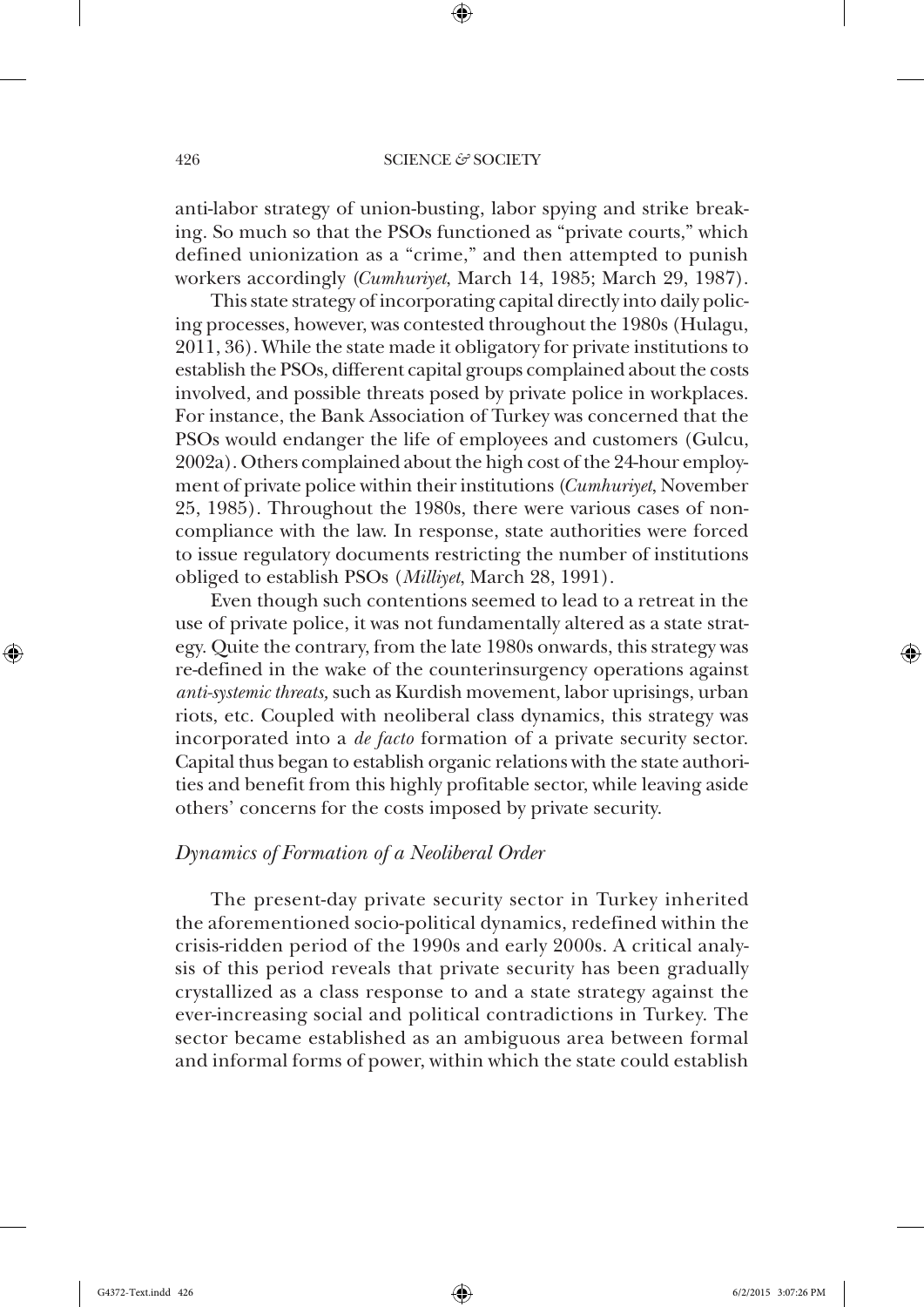its relation to capital only through mafia-like connections. The neoliberal project for restoration of capitalist class power using private security in the 1990s, under conditions of yet another organic crisis, was not put into practice in a uniform and uncontested manner. To the contrary, it was pursued through *ad hoc* strategies, arbitrary, informal and illegal practices.

It was evident, in fact, by the 1990s that the hegemonic project of the post-1980 period turned out to be a fundamental failure. From the beginning it was defined as a "Two Nations" strategy, aimed at pacifying all segments of the laboring classes and dissident groups through oppressive means (Tunay, 1993, 23). Moreover, the neoliberal economic policies of the 1980s resulted in exacerbation of socio-economic inequalities and proletarianization of the urban poor, peasants and traditional middle classes such as public employees, craftsmen, and shopkeepers (Boratav, Yeldan and Kose, 2000; Senses and Koyuncu, 2007). This prompted the rise of the labor movement in the late 1980s and the urban riots in the 1990s, combined with the rise of *systemic threats* to the established order emanating from Kurdish insurgency, political Islam and socialist organizations. All of these problems worsened throughout the 1990s in the wake of the financial crises, which reflected the fragile manner of the integration of the Turkish economy into the capitalist world system (Onder, 1998).

These "high intensity" crises in the social, economic and political spheres revealed the bourgeoisie's failure to achieve hegemony — to incorporate the alienated masses into the established order (Ongen, 2004, 96). Accordingly, the ruling classes opted for even more authoritarian and militarist forms of crisis management: establishment of paramilitary units, professionalization and expansion of police organization, and punitive reorganization of criminal law and prisons.14 While the Kurdish insurgency resulted in *de facto* declaration of a "low intensity war" (Ongen, 2004, 94), all other political opposition and social discontent were suppressed through counterinsurgency

<sup>14</sup> Such transformations included the establishment of Rapid Action Units in 1982, Special Operation Teams in 1983, an Anti-Terrorism and Operation Department in 1986, enactment of the Anti-Terrorism Act in 1991, and re-organization of Special Operation Teams within a separate department called the Special Operation Department in 1993. The Special Operation Teams in particular played a major role in the state's wholesale counterinsurgency operations, by relying on paramilitary and guerrilla methods (Berksoy, 2010; Balta Paker, 2010).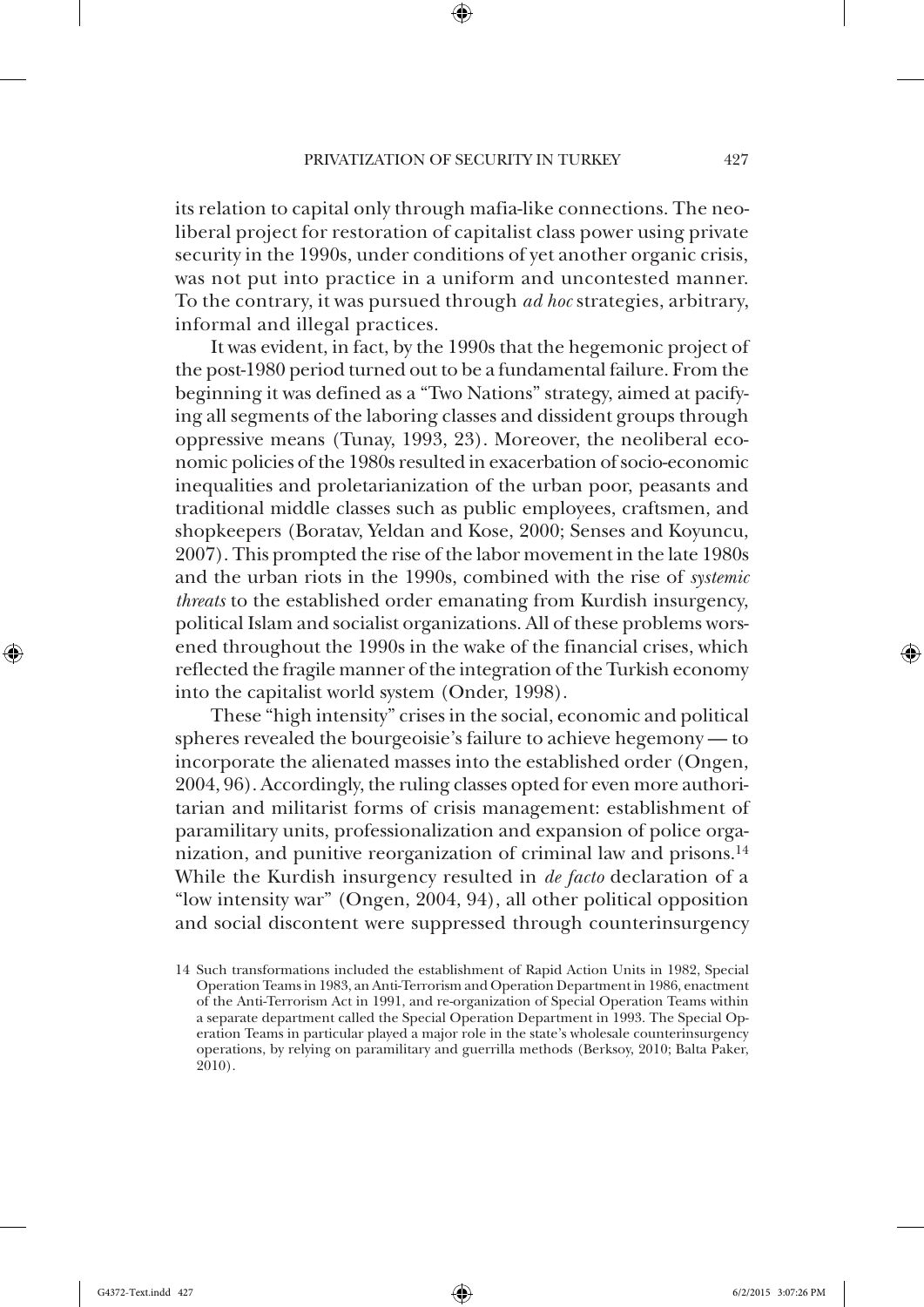operations.15 The use of private security was redefined within this inherently contradictory and crisis-ridden context.

From the late 1980s onwards, the earlier concern over "anarchy" was replaced by "terror," as claimed to be exacerbated by the rise of the PKK (Kurdistan Workers' Party) and resurgence of socialist political organizations in the suburban areas of the large cities. In response, the state resorted to novel forms of coercion.16 The altered functions of the private police, legally established under Law No. 2495 in 1981, should be understood in this context. By this law, the state tried to expand the scope as well as the powers of the PSOs in the first half of the 1990s. The law was amended in 1992 and 1995, and the definition was greatly extended to include virtually every aspect of social life. Henceforth, this policing form began to be used in many public and private entities: state institutions, banks, universities, hospitals, shopping centers, business districts. Consequently, the central state strategy of *calling the bourgeoisie to bear arms*  was renewed, given the counterinsurgency operations against *systemic threats* in the 1990s.17

This proliferation of the PSOs ultimately paved the way to *de facto*  formation of a private security sector. For the mass proletarianization entailed by neoliberal transformation was accompanied by the rise of new upper and middle classes. The latter have accumulated their wealth due to outward-oriented economic policies, in the finance, communications and information technology, media, commerce, industry and entertainment sectors (Kurtulus, 2011; Sen, 2011). This reconfiguration of class relations affected the social organization of space in urban centers. Large urban areas like Istanbul have been undergoing a social–spatial segregation through which the upper middle classes have begun to live in prosperity enclaves in the outskirts

- 15 The following are just a short list of counterinsurgency operations conducted: extrajudicial executions of Kurdish and leftist journalists and political figures, systematic tortures, evacuations of mountains and rural areas, forced migration of Kurdish population in South-Eastern Anatolia, the violent suppression of urban riots and popular demonstrations in urban centers. For a comprehensive analysis of counterinsurgency operations, see the Report of the Human Rights Foundation of Turkey (HRFT) (1998).
- 16 Apart from the aforementioned paramilitary units, by way of creating a village guard system, the state developed a specific strategy of incorporating the local Kurdish population into the war against the PKK (Balta Paker, 2010, 419–422).
- 17 For instance, in 1993, then Minister of Public Works Onur Kumbaracibasi urged the owners of contracting companies operating in South-Eastern Anatolia to establish their own PSOs against the PKK insurgency. The Minister explicitly stated that they supported these practices as long as "such units do not act out of purpose" (*Milliyet*, November 4, 1993).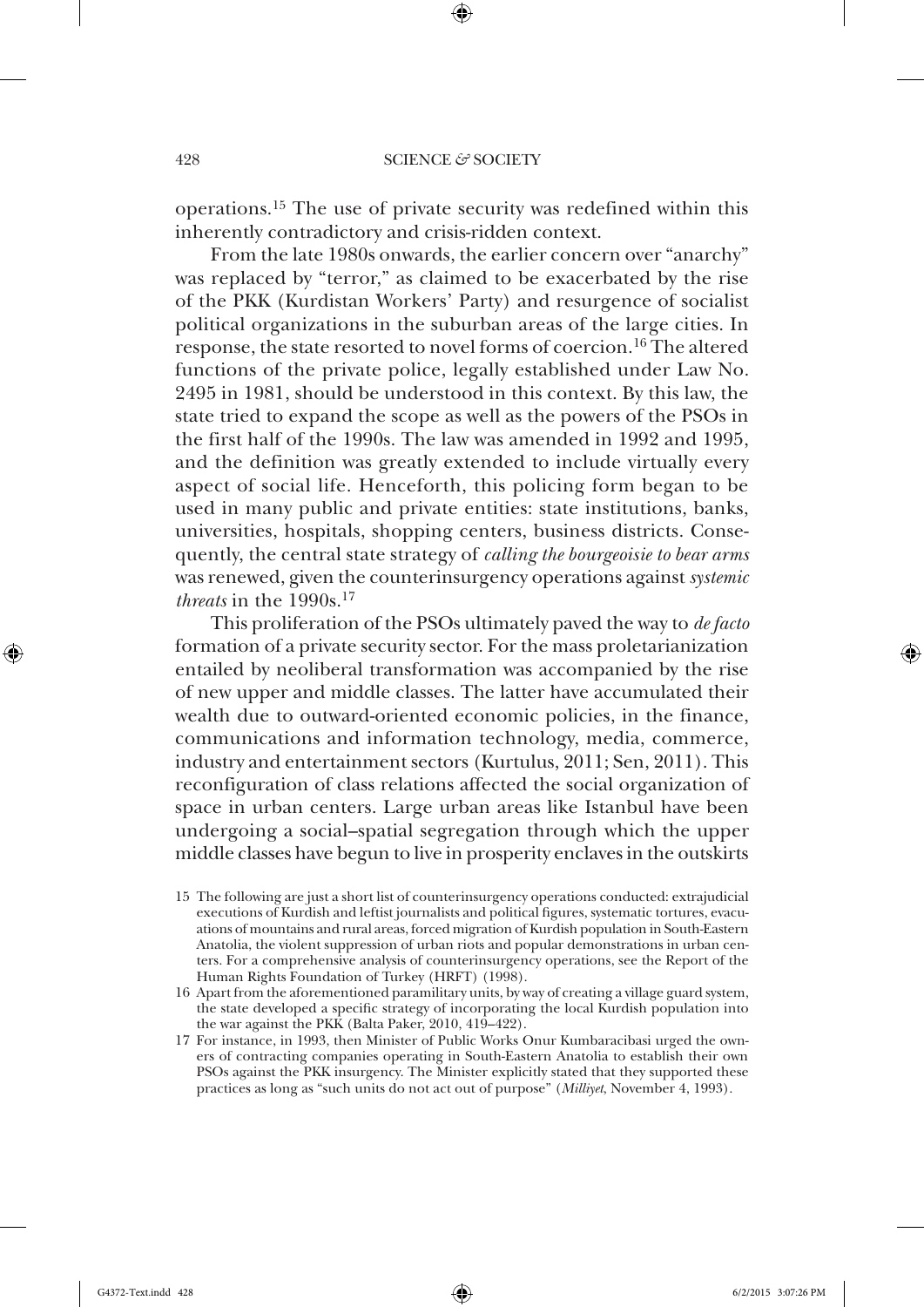of the cities, while the lower classes are relegated to islands of poverty. The new upper and middle classes began isolating themselves from the rest of the city through strictly secured physical places such as residential sites, gated communities, and luxury houses. This segregation of urban space has been coupled with proliferation of large-scale private property complexes: shopping malls, entertainment centers, luxury hotels. This "gentrification" of urban space has been legitimated through criminalization of the urban poor (Genis, 2009; Gonen and Yonucu, 2011). The social problems emanating from ever-increasing levels of poverty and deprivation have thus been transformed into problems of insecurity and disorder, which was claimed to be resolved through the removal of the urban poor from urban spaces. In this process, private security found its peculiar meaning: a class response to the increasing threats, whether real or perceived, to the lives and properties of the upper and middle classes.

Many security companies, which often started as cleaning companies, gradually transformed their services to security to benefit from this rapidly growing market.

This proliferating market had several novel features. First, the ambiguous area between the state and the market in private security acquired illegal forms. The state had established an organic relation with capital in the mafia-like private security sector, through its retired or incumbent officials, including retirees from such state institutions as the police, provincial governorships, military, and intelligence services, some of whom took part in the counterinsurgency operations throughout the 1990s.18 The intensification of such relationships resulted in various illegal practices such as "seizing tender" in the sector, "bypassing" existing legal frameworks, and using public personnel and resources to ensure security of private places (Akman, 2010). In fact, following the Susurluk Affair in 1996, when the state– mafia–capital relationship was publicly revealed,<sup>19</sup> it became evident that private security functioned as a central sphere of reproduction of such relationships. From then on, there was an attempt to control this problematic relationship through many regulatory notices and governmental documents. Moreover, particular efforts were made to amend Law No. 2495 to incorporate *de facto* existing companies into

<sup>18</sup> For instance, Mehmet Eymur, the former head of the Special Operation Department, established one of the first private security companies in 1990 (*Milliyet*, October 4, 1990).

<sup>19</sup> For a critical and comprehensive analysis of this relationship, see HRFT (1998, 39–85).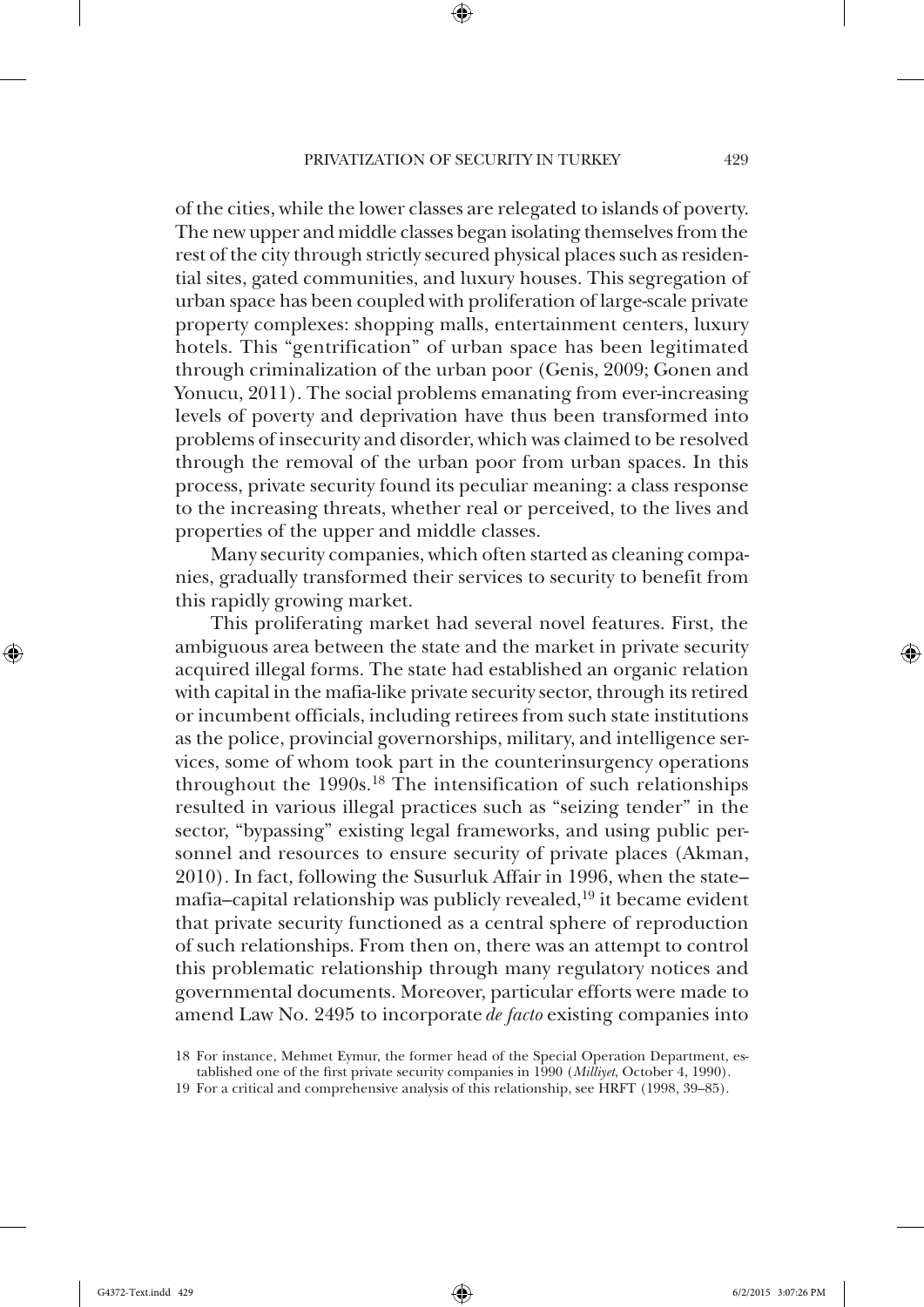the legal order.<sup>20</sup> Still, the state authorities continued pragmatically to promote the proliferation of private security companies. While they attempted to contain unrestrained proliferation of security companies, they also continued to encourage private security as an aid to public police forces in dealing with terrorist attacks, property crimes, and everyday violence.21

Second, the sudden proliferation of private security companies was possible only due to the impoverishment and proletarianization of the urban poor, which exposed them to the severest kinds of precarious jobs characterized by long working hours, low wages and absence of any social and collective rights. Simply put, the growing demand for private security was met with the availability of cheap labor having almost no collective and social rights. Caglar Unal, a former police officer, explicitly underlines this central dynamic:

There is a harsh truth in Turkey: that the unemployment caused by the economic problems provides the solution for the personnel demand in the security sector. The cheap labor force has whetted the companies' appetite; after gardening and cleaning jobs, the security guards have emerged. In short, the million-dollar buildings have been protected by people earning minimum wages. (2000, 11.)

Therefore, the fundamental class dynamic of the private security sector was established by capital's full-scale attack on labor rights. This is the constitutive class character of private security in Turkey. It is a matter of "policing the poor through the poor" (Eick, 2003). Private security guards, employed to preserve the lives and property of the upper and middle classes, were (and still are) mainly recruited from the lower social strata. By the early 2000s, there was a *de facto* existing sector, in which hundreds of security companies were operating and over 50,000 security guards were employed (Karaman and Seyhan, 2001, 155–156). As noted earlier, there are over 200,000 people currently employed in the sector, and over one million certificated to serve

<sup>20</sup> For instance, then Minister of Internal Affairs Murat Baseskioglu was concerned with those committing crimes against the state under the cover of security companies, and speaking of a draft law on this matter (*Cumhuriyet*, December 1, 1998).

<sup>21</sup> Two regulatory documents were issued by the Governorship of Istanbul and the Ministry of Interior in 1999. These documents drew attention to the "inadequacy of public security forces" to deal with ever-increasing threats in everyday life due to terrorism, poverty and violence, and then urged private individuals and institutions to resort to private security companies.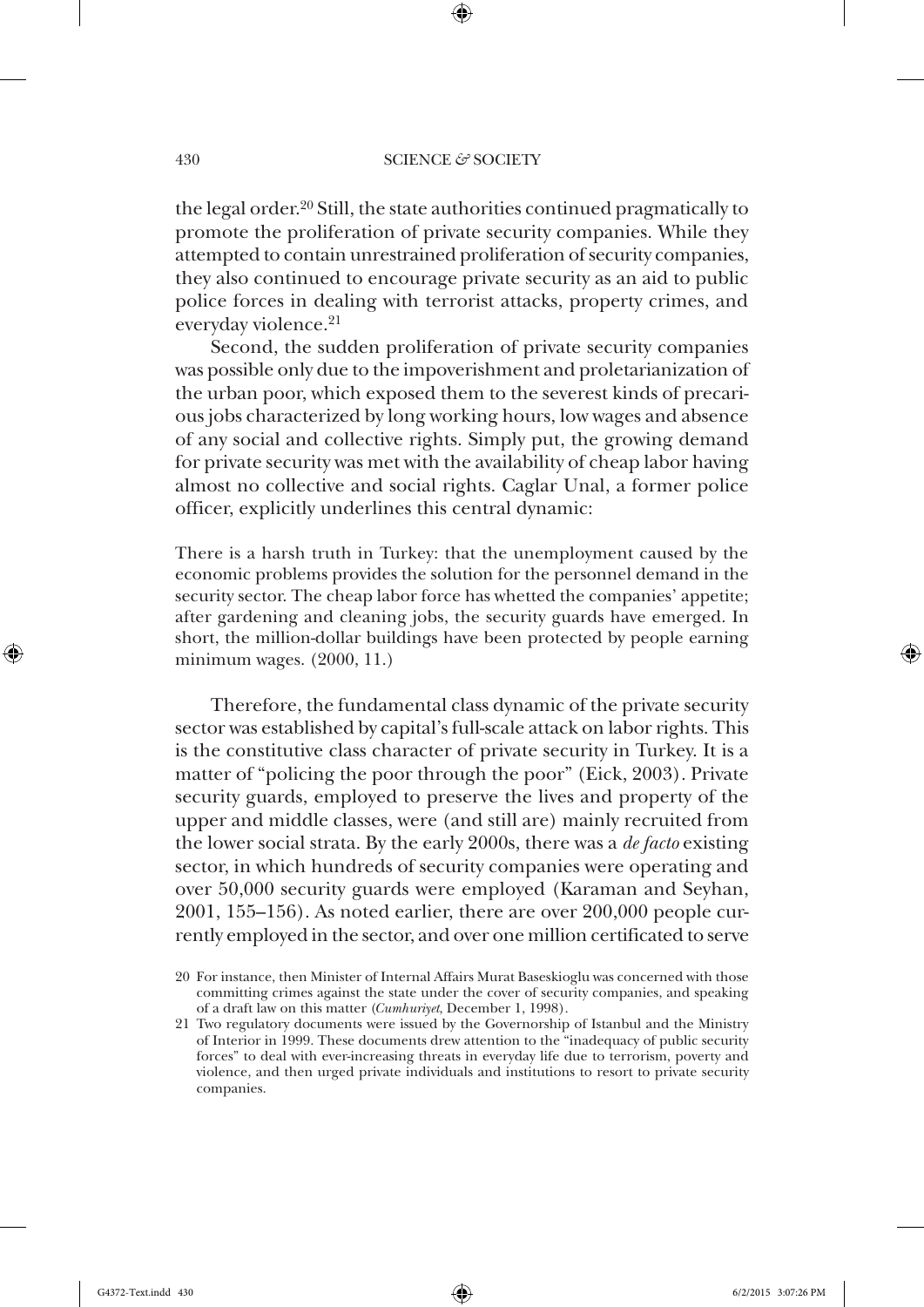as security guards. A considerable portion of Turkey's working class has thus been employed in the sector in one way or another to serve as guardians of private property against the potential threats coming from other sections of the urban poor. In this regard, the burden of private security has been redefined so as to present it as a so-called *public good* that capital provides to society. Bülent Perut, President of the Federation of All Private Security Associations, summarizes what is at stake here:

We are taking serious burdens from the state. We recruit those people remaining idle or looking for a job anywhere, for whom becoming criminals is a high possibility. *We transform them into people fighting against crime.* We both generate employment and provide a serious effect in and contribution to the crime fighting. When there was a possibility for the man to be involved in a crime, to become a robber, he is repositioned after a while as a person who would chase the robbers. (Emphasis added.) $22$ 

Examples of policing the poor through private security guards range from business districts, shopping malls, gated communities to the bazaars and touristic areas. In other words, the entire fabric of neoliberal urban space is being policed through private security on the basis of a particular class project, which redefines poverty and transforms it into a problem of criminality. To make sense of how this striking social reality has come into existence, it is important to analyze the third driving factor of the *de facto* formation of the neoliberal order in the security market in the 1990s. Closely related to the second, this refers to intensification of informal employment dynamics characterizing this market. As the principal employer of security guards, especially in the 1990s, the public institutions were largely responsible for normalization of such informality, defined through subcontracting. They not only employed personnel of the PSOs established under Law No. 2495 as public servants, but also resorted to subcontracting companies to employ security guards. As the establishment and operation of the PSOs in accordance with the law were perceived as rather complex, time-consuming, bureaucratically inefficient and expensive (Gulcu, 2002a), various public institutions, which were also under the pressure from neoliberal austerity measures, began

<sup>22</sup> This interview was retrieved from the following website on May 12, 2011: http://www.hurriyet .com.tr/ekonomi/16620345.asp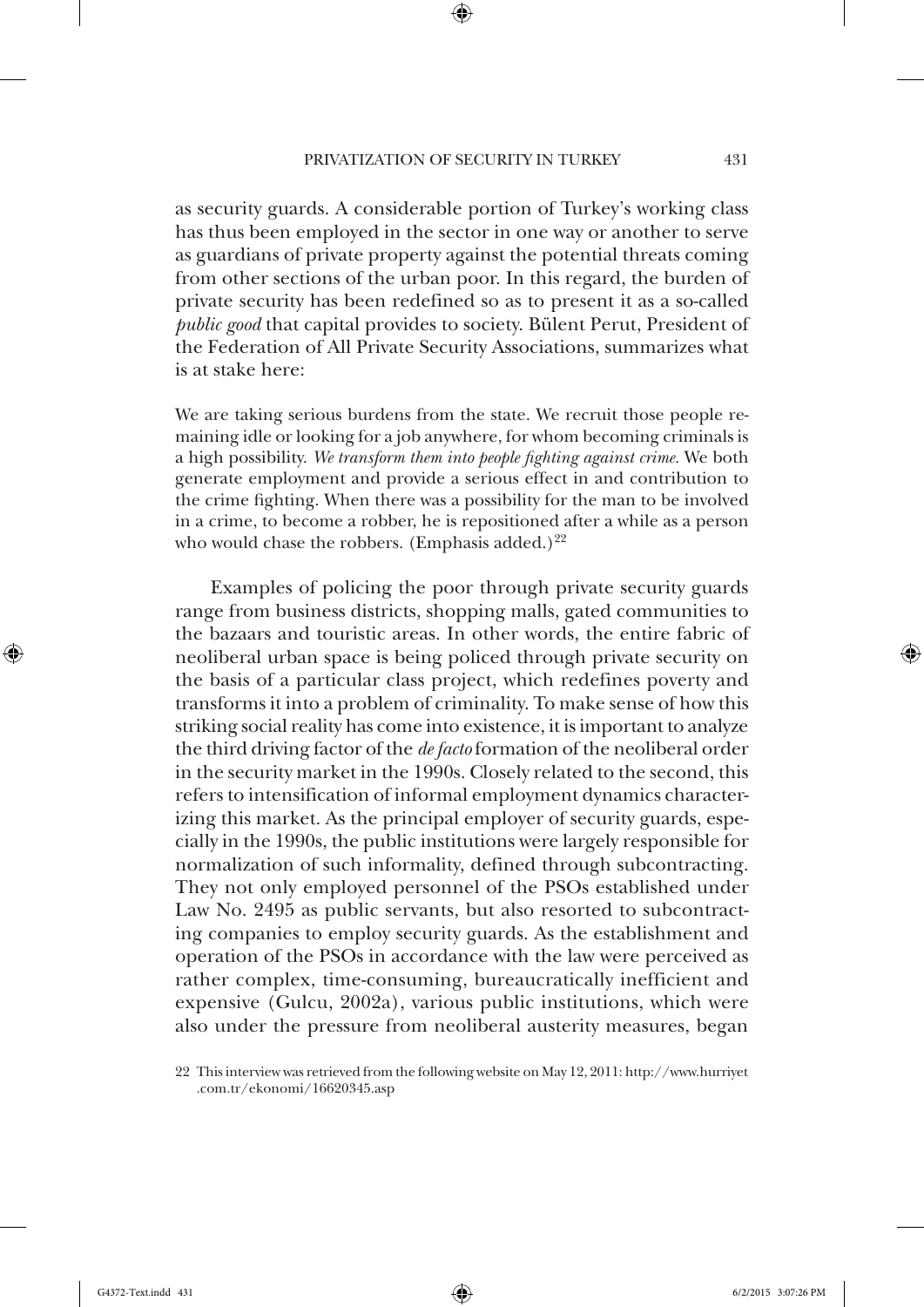to receive security services from various subcontracting companies. Even though there was no legal basis for such practices, many public hospitals, universities, and airports ultimately started subcontracting to employ private security guards, working at a subsistence level. The subcontracting of municipal police force employees provides one of the clearest examples of the transformation in question. The following observations of another former police officer, Ali Safak, provide important insights in this regard:

On the one hand, the private security organizations [founded by Law No. 2495] were positioned within the state institutions in the service for the public. On the other hand, illegal ways and methods were utilized and the legally ambiguous companies providing private security services were established due to either the existence of legal gap[s] or the shenanigans of shrewd people. The employers employ personnel with the name of security officer, but under other departments, to suppress labor activities. Besides, because the municipal police do not have the right to carry guns, those private security personnel empowered to carry and use guns are employed by the municipal authorities as if they were municipal police or were employed in tandem with the municipal police. (2000, 4.)

These apparently contradictory practices indeed defined the general characteristics of the neoliberal reform project in the 1990s. Characterized by "*ad hoc* strategies," such a project enabled policymakers to undertake pro-market reforms rapidly, while avoiding resistance and refraining from wholesale institutional change. Moreover, such strategies gradually paved the way to corroding existing institutional structures, which in turn facilitated comprehensive administrative change in the future (Sonmez, 2011, 104–105). Thus, by the 2000s, a neoliberal security market had been formed and a politico-corporate *order* was established before the relevant laws were passed. Hence, as will be seen below, the *law-making* practices of the 2000s worked more to legalize specific security relations which had already been in operation.

# *Institutionalization of the Politico-Corporate Order*

By the 2000s, the massive illegality and uncertainty began to be questioned from within the sector, which paved the way for gradual formation of a specific law-making strategy, undertaken by capital in close cooperation with public officials. In fact, this strategy materialized only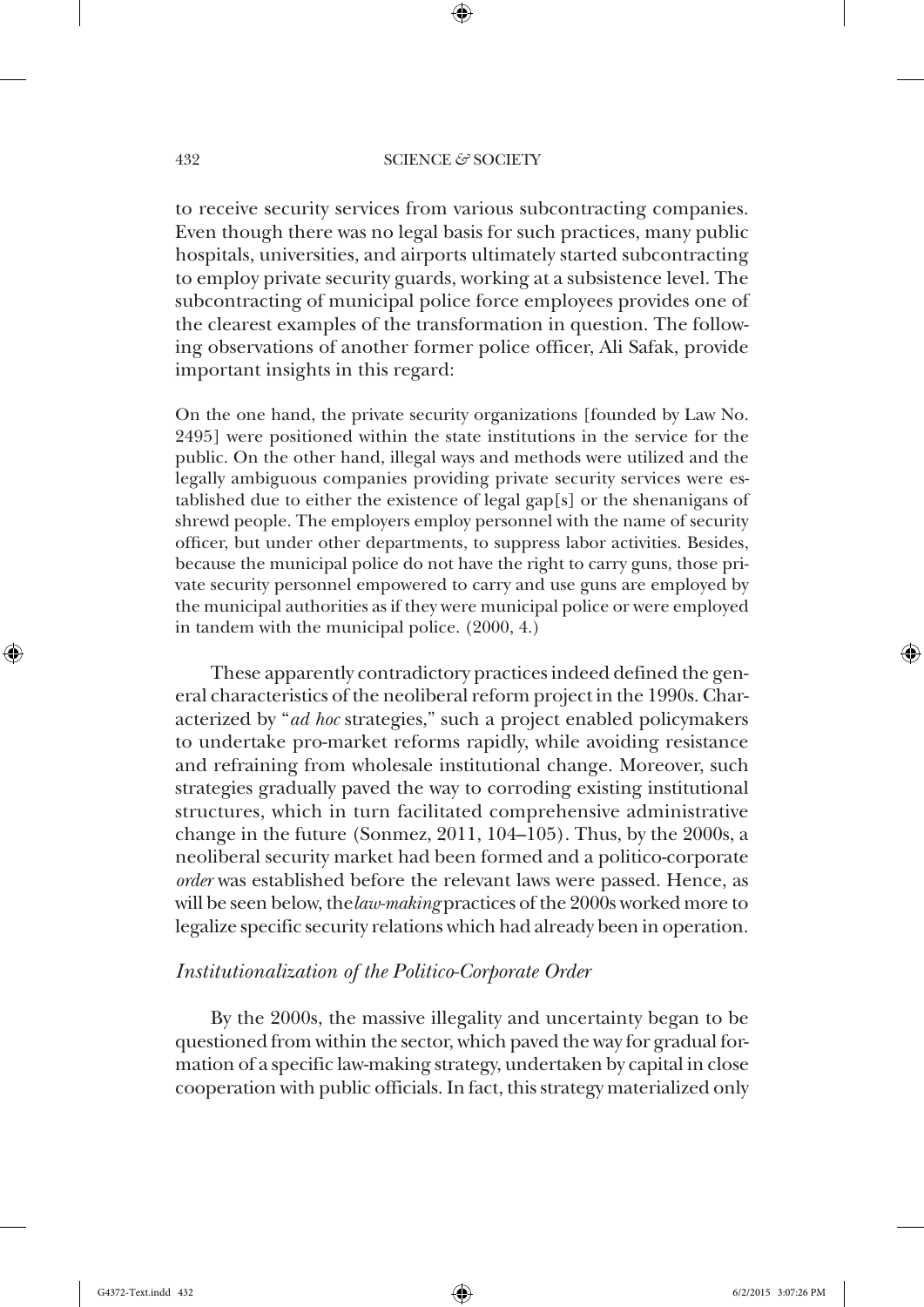*via* consolidation of the neoliberal authoritarian state, represented politically by the AKP (Justice and Development Party) from 2002 onwards (see Bedirhanoglu and Yalman, 2010; Oguz, 2009). Therefore, this period corresponded to a fundamental policy shift towards institutional, legal and constitutional restructuring. With regard to private security, this took place in 2004, with the enactment of Law No. 5188. What remains to be analyzed is how this *law-making* process has been strategically designed by social and political actors, which had concrete interests to be protected within the informal security market.

In response to the contradictory and arbitrary state policies, from the mid-1990s onwards, capital groups began getting organized to demand coherent legal arrangements from the state. Among others, GESIDER (Security Industry Businessmen Association) and GUSOD (Organization of Security Services Associations) were the most important employers' organizations established in the 1990s. Founded in 1996, GESIDER brought together over 60 companies producing and/ or importing electronic and physical security equipment. It has operated in close cooperation with GUSOD, the leading organization of companies providing physical security services. In fact, GUSOD deserves particular attention as it has played the major role in shaping the law-making strategy for the sector. Founded in 1994, GUSOD has been the most influential group in the preparation of the draft law on private security and its enactment by Parliament in 2004. As the founding member and ex-Chairman of the Executive Board of GUSOD, the retired Staff Lieutenant Colonel Oryal Unver describes this law as their "biggest achievement" (cited in Gurs, 2007–2008, 18).

Since its founding, GUSOD has been the representative of the biggest capital groups in the sector. It is currently formed out of 30 institutional members, 25 individual members and 10 voluntary members. In total, it represents 75% of the entire private security sector in Turkey (Gurs, 2007–2008, 19). Being a member of CoESS, which is a European umbrella organization for national security services among the EU member states, it represents the amalgamation of domestic and international capital in the sector. Furthermore, the management seats of almost all the companies organized under GUSOD have been filled by retired personnel from public security institutions such as the police, army, provincial governorships or intelligence services. Thus, it also represents the organic relationship between public officials and groupings of private capital.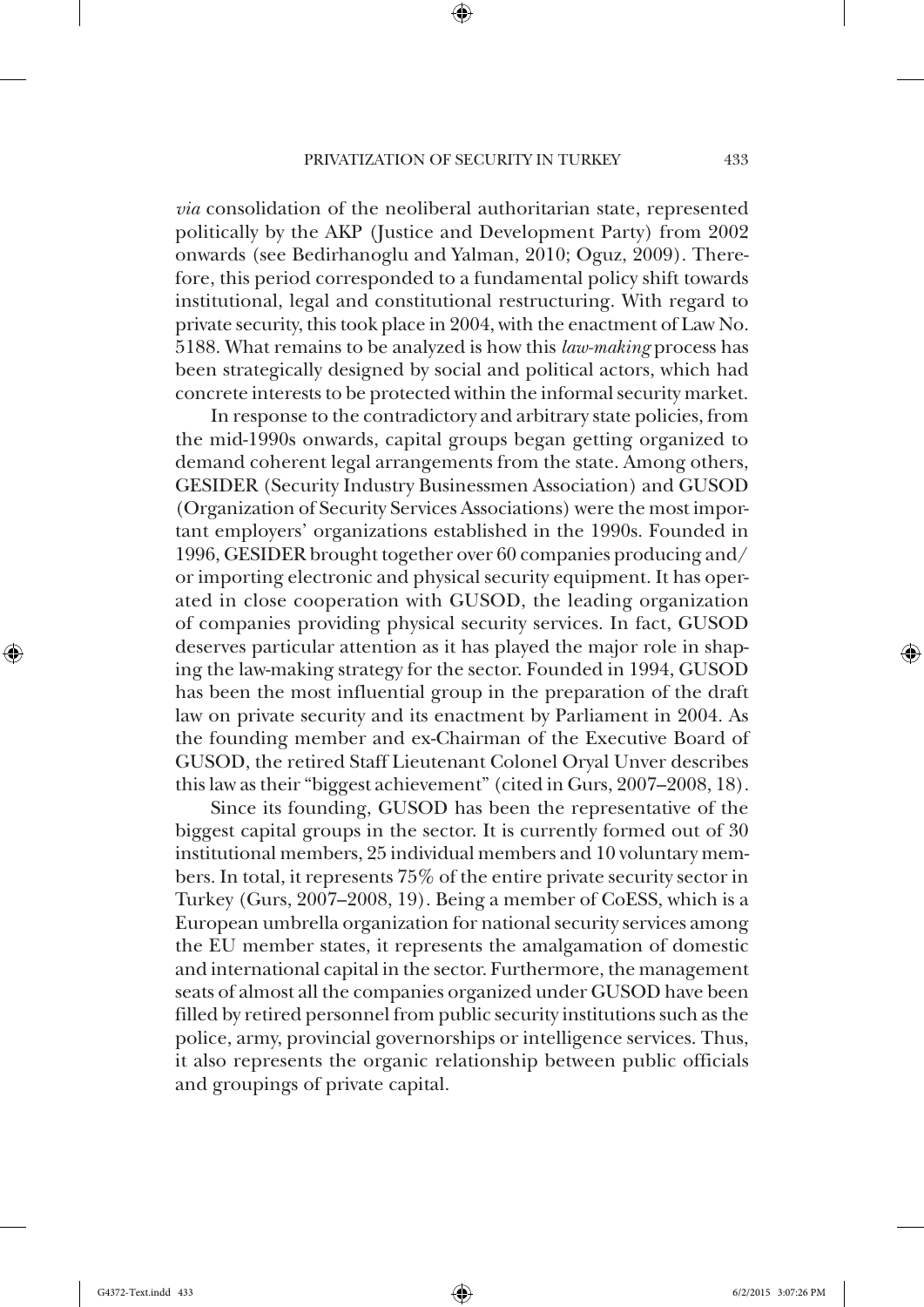As an umbrella organization, GUSOD did the lobbying for creating a law on private security companies, which gained momentum in the early 2000s. They issued press statements, gave speeches, organized professional meetings with public officials and private entities, and formed working committees in order to influence public opinion and put pressure on Parliament to make legislative changes.<sup>23</sup> In 2003, GUSOD formed "The Working Committee on Law No. 2495" to prepare a draft law on private security services in Turkey. This Committee was formed by numerous retired public servants and businessmen. For instance, the retired police chief, Yusuf Vehbi Dalda, worked as a voluntary consultant. Besides Dalda and Unver, "the kitchen of 5188" included also such persons as Murat Kosereisoglu, who is the current General Director of Securitas, and Hasan Ozer, who was then in the administration of GUSOD. The Committee worked in close cooperation with various public institutions such as the Ministry of Interior, General Directorate of Security and parliamentary commissions. Furthermore, it played a functional role in translating and transferring technical and legal knowledge about the issue from such countries as the USA, UK, and France. The studies of the Committee culminated in the draft texts, which parliamentary commissions used while carrying out their duties (Dalda, 2005, 434–435).

The law — No. 5188 — was enacted by Parliament in June 2004. It was a concrete product of a specific law-making strategy, which was determined, if not totally controlled, by a kind of interest group formed out of the amalgamation of national and international capital, and *technically* directed or supervised by retired personnel of public security institutions. In fact, comparison between the draft law proposed by GUSOD and Law No. 5188 shows that these two documents are almost identical in content, scope and objective.<sup>24</sup>

24 This argument is explicitly embraced by Yusuf V. Dalda in a long analysis of the two texts (2005, 434–480).

<sup>23</sup> Before the enactment of the law on private security, they opened a vocational school of higher education in the field of private security in Kocaeli University in 2003. This school has provided a significant institutional setting for not only training of new personnel for the sector, but also exchanging academic and policy-oriented knowledge within the sector. In 2004 and 2005, with the support of various public and private institutions, two nationwide conferences were held bringing together parliamentarians, public officials, and capital groups. This was one of the most explicit manifestations of cooperation between public representatives and private capital groups shaping legalization and institutionalization of the sector.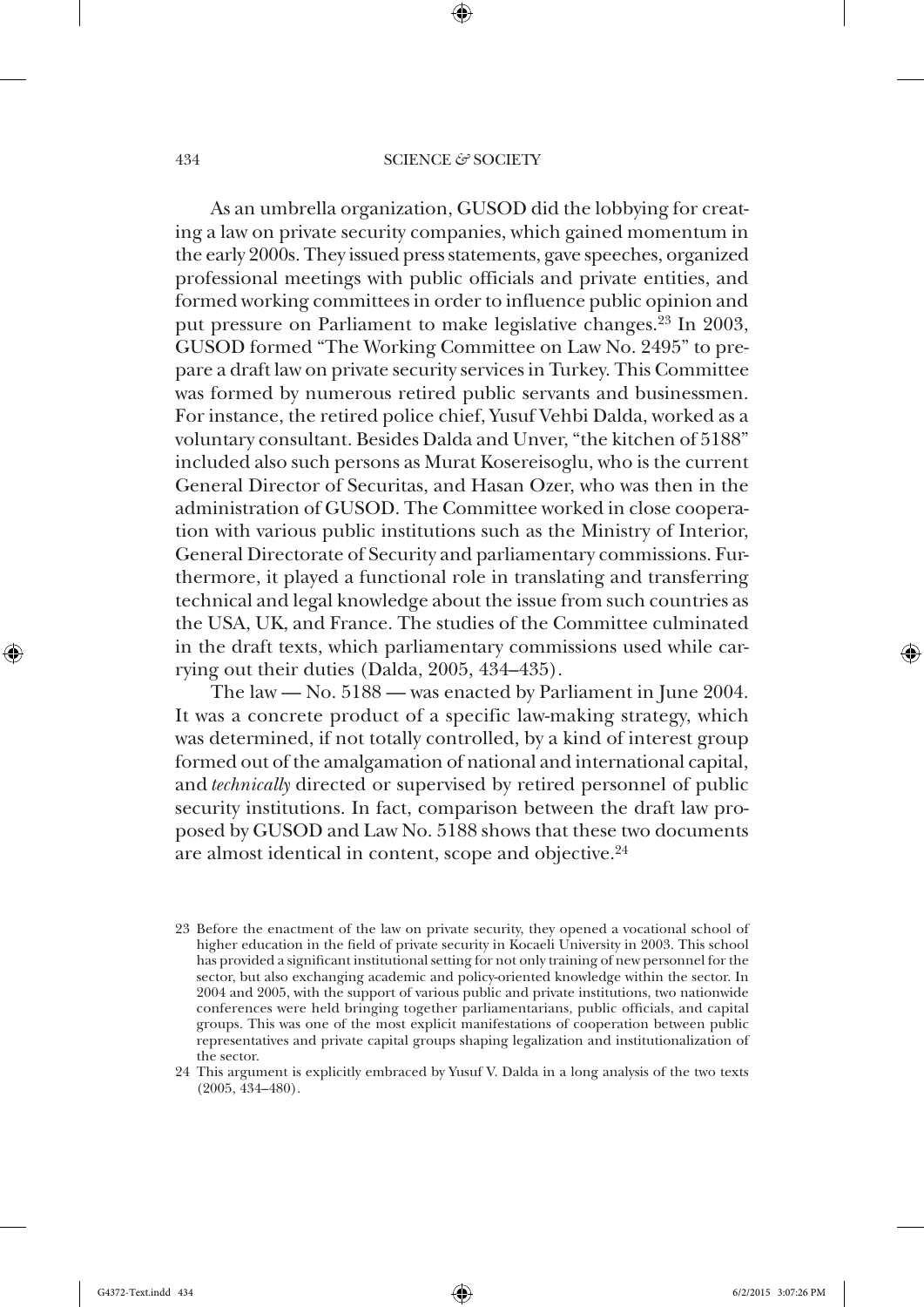Therefore, capital groupings such as GUSOD have been quite instrumental in incorporating corporate interests into state strategies in the process of legalization and institutionalization of the private security sector.

#### *Conclusions*

The experience of Turkey provides significant insights into the constitutive presence of capitalist state power in the process of privatization of security. The *state-led and class-driven* character of the process has been greatly underestimated by the contemporary scholarly literature on the issue of private security. The neo-Weberians depict private security as a phenomenon externally related to the transformations taking place in the organization of state power. Thus, they come to a problematic conclusion that privatization of security open the way to a more plural, democratic, and civilian gateway in the processes of policing. As underlined on various occasions, such a perspective has a powerful purchase in the mainstream Turkish literature on private security, which reproduces the historical and theoretical fallacies concerning the thesis of a strong state tradition. Contrary to such explanations, this article has tried to demonstrate that the formation of private security has been a strategic project of the state itself from the 1960s onwards; it was legalized as an authoritarian state strategy of incorporating capital into daily policing processes in the 1980s; and it was redefined as a strategic part of the state's counterinsurgency operations in the 1990s. Hence, rather than signifying a kind of democratic re-organization of policing, private security in Turkey has been a central element in the formation of the neoliberal authoritarian state in the post-1980 period.

The due emphasis on the state's constitutive role in this transformation also helps to counter the arguments emanating from the post-structuralist power perspective of the neo-Foucauldians. They tend to conceptualize this transformation as a grand unfolding of the commodity logic of capital, a phenomenon reflective of the dispersion of neoliberal forms of subjectification and governmentality. Such a perspective leaves no room to make sense of the very class character of the transformation underway. Thus, they fail to grasp the question of class agency. The Turkish experience in privatization of security suggests that the formation of neoliberal rationality has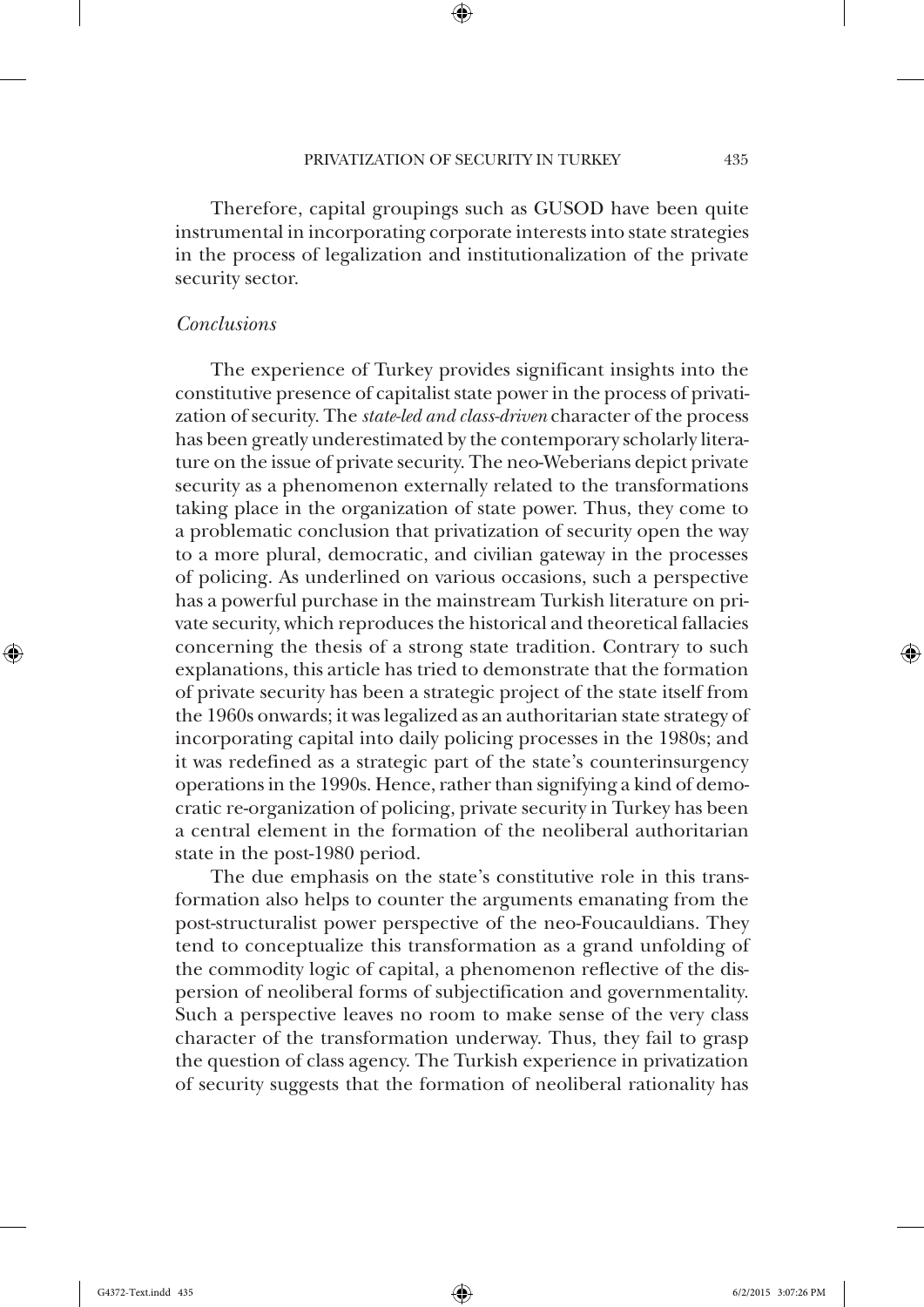been a dialectical outcome of the processes of order and law-making in the post-1980 period. The order-making project, defined on the basis of the state–capital–mafia nexus, followed an ambiguous strategy of trial-and-error in the midst of substantial social and political crises. This in turn gradually established a neoliberal *order* in the sector only in and through informal, arbitrary and contested practices. By the early 2000s, the constitutive ambiguity and informality of the politicocorporate order determined the contours of the law-making project initiated by GUSOD. Hence, Law No. 5188 on private security services denoted the ultimate fusion of corporate interests and state strategies, which has meant the legitimation and institutionalization of a legally ambiguous, politically contested, and socially contradictory sector. This in turn radically restructured the state's so-called fundamental public role of providing security for all on an equal basis.

As the preceding analysis has tried to underline, the Turkish experience in privatization of security provides significant insights into the dynamics of market and state restructuring in the neoliberal era as a contested process driven by class struggles and defined by the class character of the capitalist state. Beyond this emphasis, however, this investigation brings forth some broader questions concerning the transforming nature of capitalist state power and its organic relation with bourgeois class power.<sup>25</sup> For the form of policing manifested in private security, as depicted as an explicit class instrument and state strategy, seems to pose substantial challenges to, as well as create novel opportunities for, the reproduction of the alleged impartiality of the bourgeois form of capitalist state power. Such issues need to be rethought through further empirical and comparative research to make sense of the more fundamental processes of capitalist state transformation.

*c/o Department of Political Science and Public Administration Middle East Technical University Ankara, Turkey caglardolek@gmail.com*

25 On the historical specificity of the capitalist organization of state power and class power, see Wood, 1981; Gerstenberger, 2007.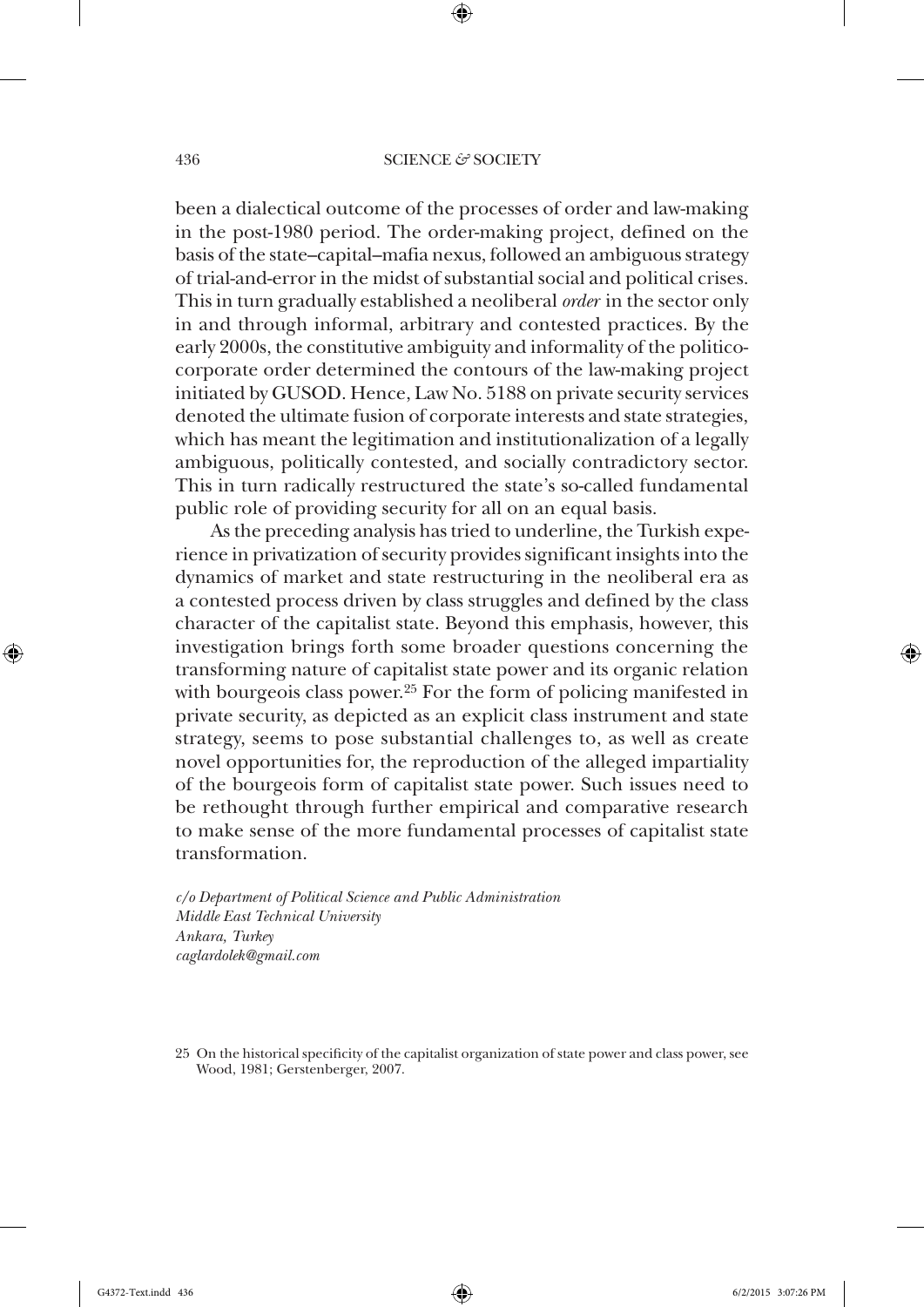#### **REFERENCES**

Books and Articles

- Agaogullari, Mehmet Ali. 1987. "The Ultranationalist Right." Pp. 177–217 in *Turkey in Transition: New Perspectives*, eds. Irwin C. Schick and Ertugrul Ahmet Tonak. Oxford, England: Oxford University Press.
- Akman, Nuriye. 2010. "Kamera Kayitlarinin Bir Kopyasi Danistay'da Olmaliydi." *Zaman*, (May 2).
- Apaydin, Orhan. 1976. "Zorbaligin Yasallastirilmasi." *Cumhuriyet* (October 8).
- Balta Paker, Evren. 2010. "Dis Tehditten Ic Tehdide: Turkiye'de Doksanlarda Ulusal Guvenligin Yeniden Insasi." Pp. 407–431 in *Turkiye'de Ordu, Devlet ve Guvenlik Siyaseti*, eds. Evren Balta Paker and Ismet Akca. Istanbul, Turkey: Istanbul Bilgi University.
- Bedirhanoglu, Pinar, and Galip Yalman. 2010. "State, Class and the Discourse: Reflections on the Neoliberal Transformation in Turkey." Pp. 107–127 in *Economic Transition to Neoliberalism in Middle Income Countries*, eds. Alfredo Saad-Filho and Galip Yalman. London: Routledge.
- Bayley, David H., and Clifford D. Shearing. 2001. *The New Structure of Policing: Description, Conceptualization and Research Agenda.* Washington, DC: National Institute of Justice.
- Benson, Bruce L. 1998. "Crime Control Through Private Enterprise." *The Independent Review*, 2:3, 341–371.
- Berksoy, Biriz. 2010. "The Police Organization in Turkey in the Post-1980 Period and the Re-construction of the Social Formation." Pp. 137–155 in *Policing and Prisons in the Middle East: Formations of Coercion*, eds. Laleh Khalili and Jillian Schwedler. London: C. Hurst and Co.
- Bonefeld, Werner. 1992. "Social Constitution and the Form of the Capitalist State." Pp. 93–132 in *Open Marxism*, eds. Werner Bonefeld, Richard Gunn and Kosmas Psychopedis. Volume 1. London: Pluto Press.
- ———. 2006. "Democracy and Dictatorship: Means and Ends of the State." *Critique: Journal of Socialist Theory*, 34:3, 237–252.
- Boratav, Korkut. 2005. *1980'li Yillarda Turkiye'de Sosyal Siniflar ve Bolusum*. 2nd edition. Ankara: Imge.
- Boratav, Korkut, Erinc A. Yeldan, and Ahmet H. Kose. 2000. "Globalization, Distribution and Social Policy: Turkey, 1980–1998." *CEPA Working Paper Series* I, Working Paper No. 20. New York: New School University.
- Brenner, Neil, and Nik Theodore. 2002. "Cities and Geographies of 'Actually Existing Neoliberalism'." *Antipode*, 34:3, 349–379.
- Bowden, Tom. 1978. "Guarding the State: The Police Response to Crisis Politics in Europe." *British Journal of Law and Society*, 5:1, 69–88.
- Burchell, Graham, Colin Gordon, and Peter Miller, eds. 1991. *The Foucault Effect: Studies in Governmentality*. Chicago, Illinois: University of Chicago Press.
- Clarke, Simon. 1992. "The Global Accumulation of Capital and the Periodisation of the Capitalist State Form." Pp. 133–150 in *Open Marxism*, eds. Werner Bonefeld, Richard Gunn and Kosmas Psychopedis. Volume 1. London: Pluto Press.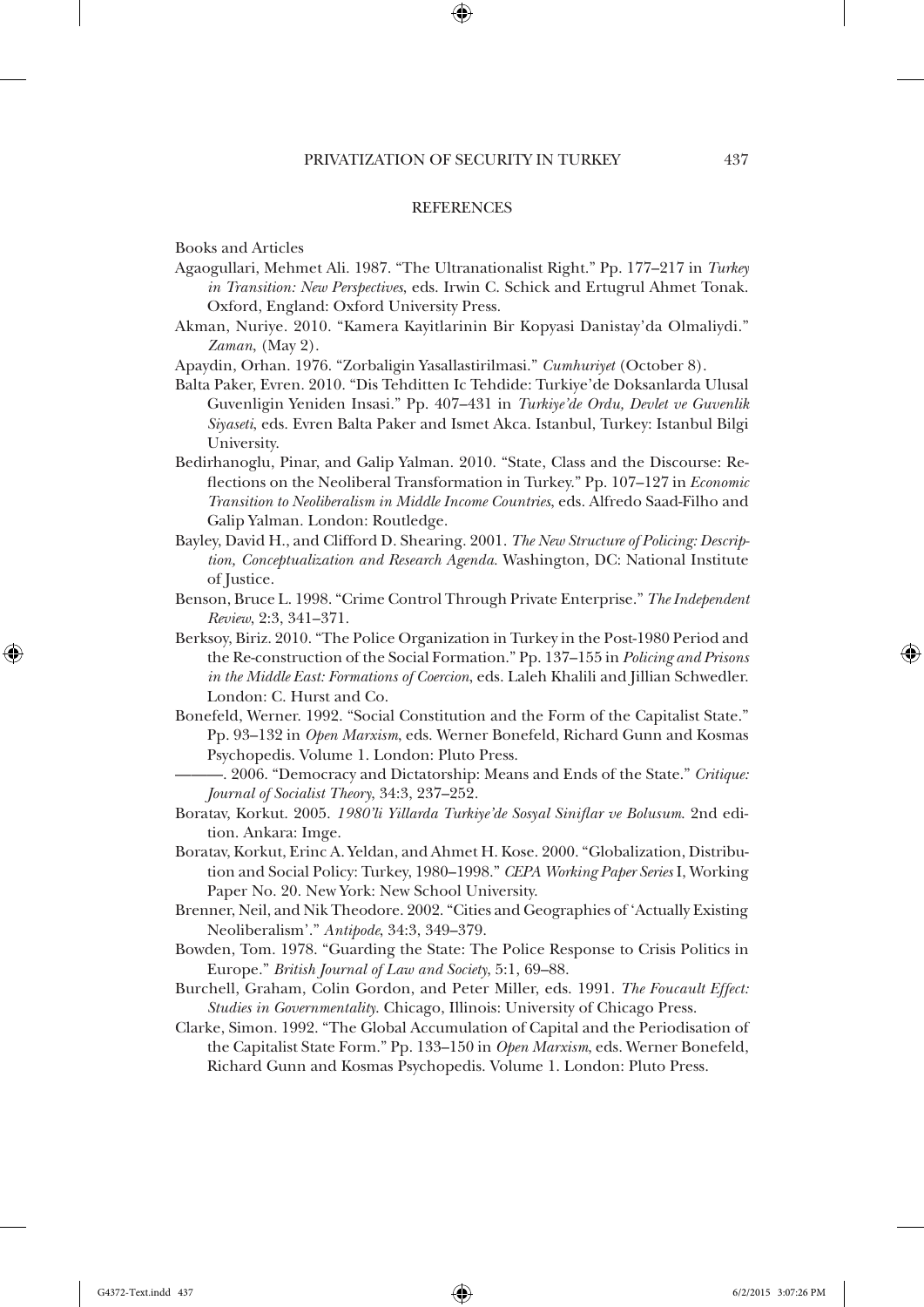- CoESS. 2011. *Private Security Services in Europe: CoESS Facts and Figures 2011*. Wemmel, Belgium: CoESS General Secretariat.
- Dalda, Yusuf V. 2005. "2495'ten 5188'e Gecis: Ozel Guvenligin Yakin Tarihi Gelisimi." Pp. 434–480 in *II. Ulusal Ozel Guvenlik Sempozyumu: Turkiye'de ve Dunyada Ozel Guvenlik Hizmetlerinin Dunu, Bugunu ve Yarini*. Kocaeli, Turkey: Kocaeli University.
- Eick, Volker. 2003. "New Strategies of Policing the Poor: Berlin's Neoliberal Security System." *Policing and Society*, 13, 365–379.
- Genis, Serife. 2009. "Neoliberal Kentlesmenin Mekanda Yansimalari: Istanbul'da Guvenlikli Siteler." *Toplum ve Bilim*, 116, 121–156.
- Gerstenberger, Heide. 2007. *Impersonal Power: History and Theory of the Bourgeois State*. Trans. David Fernbach. Leiden, The Netherlands/Boston, Massachusetts: Brill.
- Gill, Stephen. 2002. "Constitutionalizing Inequality and the Clash of Globalizations." *International Studies Review*, 4:2, 47–65.
- Gonen, Zeynep, and Deniz Yonucu. 2011. "Legitimizing Violence and Segregation: Neoliberal Discourses on Crime and Criminalization of Urban Poor Populations in Turkey." Pp. 75–103 in *Lumpen-City: Discourses of Marginality/Marginalizing Discourses*, eds. Alan Bourke, Tia Dafnos and Markus Kis. Toronto, Canada: RedQuill Press.
- Gulalp, Haldun. 1985. "Patterns of Capital Accumulation and State–Society Relations in Turkey." *Journal of Contemporary Asia*, 15:3, 329–348.
- Gulcu, Mustafa. 2002a. "Ozel Guvenligin Felsefesi I." *Polis Dergisi*, 31.
- ———. 2002b. "Ozel Guvenligin Felsefesi II." *Polis Dergisi*, 32.
- ———. 2003. "Turkiye'de Modern Ozel Guvenligin Tarihcesi." *Polis Dergisi*, 37.
- Gungor, Salih. 2005. "Ozel Guvenlik Hizmeti Gerektiren Faktorler." Pp. 127–132 in *II. Ulusal Ozel Guvenlik Sempozyumu: Turkiye'de ve Dunyada Ozel Guvenlik Hizmetlerinin Dunu, Bugunu ve Yarini*. Kocaeli, Turkey: Kocaeli University.
- Gurel, Burak. 2004. "'Communist Police!' The State in the 1970s Turkey." *Journal of Historical Studies*, 2, 1–18.
- Gurs, Muge. 2007–2008. "Oryal Unver ile Gorusme." *Turk-Fransiz Strateji Bulteni*, 3, 18–23.
- Harvey, David. 2006. *The Spaces of Global Capitalism: Towards a Theory of Uneven Geographical Development*. London/New York: Verso.
- Haspolat, Evren. 2012. *Neoliberalizm ve Baski Aygitinin Donusumu: Turkiye'de Ozel Guvenligin Gelisimi*. Ankara: Notabene.
- Heper, Metin. 1980. "Center and Periphery in the Ottoman Empire: With Special Reference to the Nineteenth Century." *International Political Science Review*, 1:1, 81–105.
- HRFT. 1998. *Turkiye: 1998 Insan Haklari Raporu.* Ankara: HRFT Publications.
- Hulagu, Funda. 2011. "Turkiye'de Guvenligin Ozellestirilmesi Politikalarina Sinif Temelli Bir Bakis." Pp. 23–45 in *2000'li Yillarda Turkiye'de Iktisat ve Siyaset Ruzgarlari*, eds. Omur Birler *et al*. Ankara: Elif.
- Jessop, Bob. 2007. "What Follows Neoliberalism? The Deepening Contradictions of US Domination and the Struggle for a New Global Order." Pp. 67–88 in *Political Economy and Global Capitalism: The 21st Century, Present and Future,* eds. Robert Albritton, Bob Jessop and Richard Westra. London: Anthem.
	- ———. 2008. *State Power.* Cambridge, England: Polity.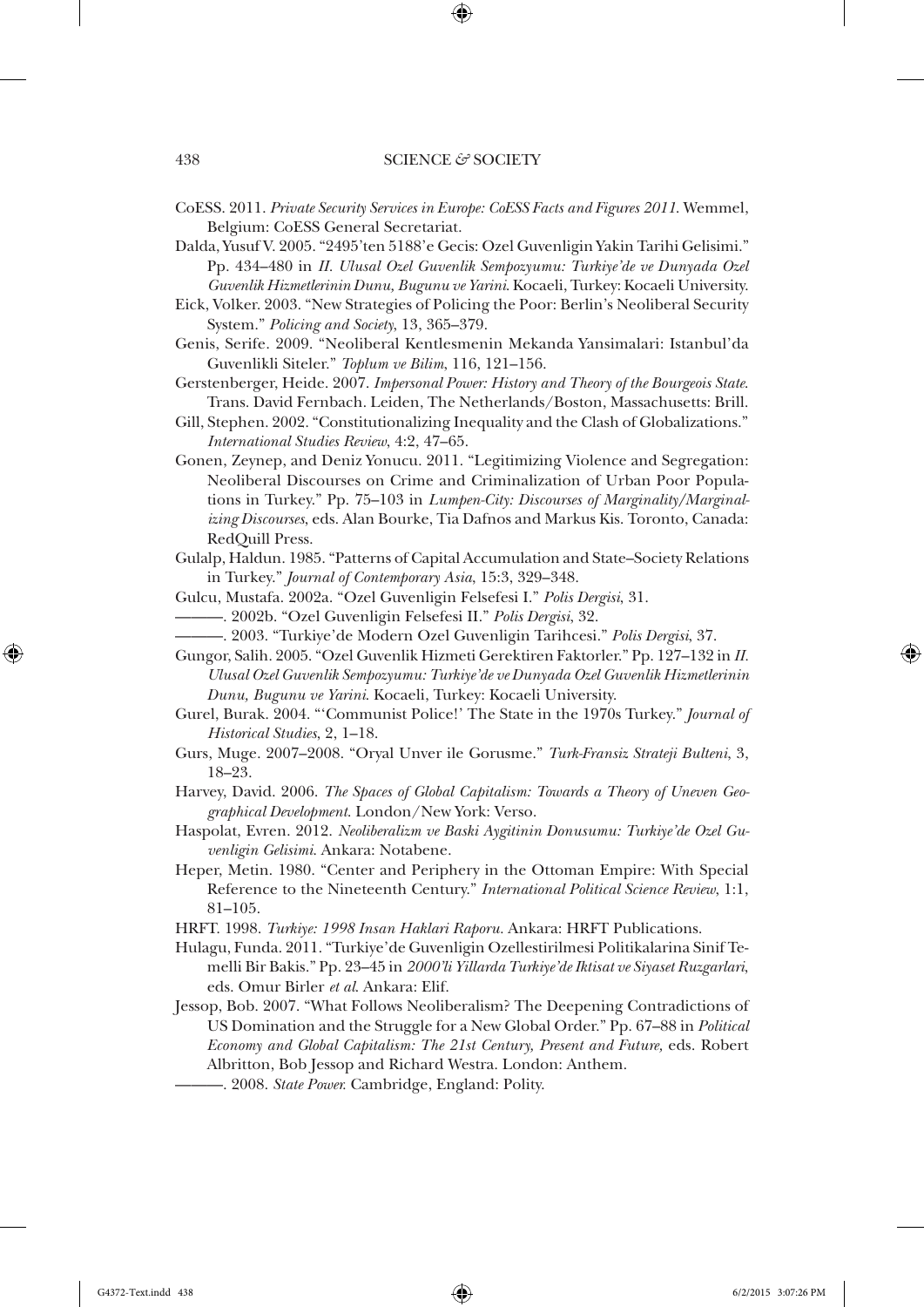- Kandemir, Serdar. 2008. "Private Security for More Freedom." Pp. 68–72 in *Security Sector Governance: Turkey and Europe — DCAF–TESEV Series in Security Sector Studies 4*, eds. Umit Cizre and Ibrahim Cerrah. Istanbul: Sena Ofset.
- Karaman, Ozcan, and Kazim Seyhan. 2001. "Olumlu ve Olumsuz Yanlari ile Ozel Guvenlik Hizmetleri." *Polis Bilimleri Dergisi*, 3:3–4, 149–173.
- Keyder, Caglar. 1987. *State and Class in Turkey: A Study in Capitalist Development*. London: Verso.
- Kocak, Hakan. 2008. "Turkiye'de Isci Sinifi Olusumunun Sessiz Yillari: 1950'ler." *Toplum ve Bilim*, 113, 90–126.
- Kurtulus, Hatice. 2011. "Gated Communities as a Representation of New Upper and Middle Classes in Istanbul." *I. U. Siyasal Bilgiler Fakultesi Dergisi*, 44, 49–65.
- Ladipo, David. 2001. "The Rise of America's Prison-Industrial Complex." *New Left Review*, 7, 109–123.
- Leander, Anna. 2005. "The Power to Construct International Security: On the Significance of Private Military Companies." *Millennium: Journal of International Studies*, 33:3, 803–826.
- Loader, Ian. 1997. "Thinking Normatively about Private Security." *Journal of Law and Society*, 24:3, 377–394.
- Lewis, Colleen, and Jennifer Wood. 2006. "The Governance of Policing and Security Provision." Pp. 218–245 in *Fighting Crime Together: The Challenges of Policing and Security Networks,* eds. Jenny Fleming and Jennifer Wood. Sydney, Australia: UNSW Press.
- Mardin, Serif. 1973. "Center–Periphery Relations: A Key to Turkish Politics?." *Daedalus*, 102:1, 169–190.
- Margulies, Ronnie, and Ergin Yildizoglu. 1984. "Trade Unions and Turkey's Working Class." *Merip Reports*, 121, 15–20.
- Miller, Peter, and Nikolas Rose, eds. 2008. *Governing the Present: Administering Economic, Social and Personal Life*. Cambridge, England/Malden, Massachusetts: Polity Press.
- Miller, Wilbur R. 1986. "Review Essay: Police and the State: A Comparative Perspective." *American Bar Foundation Research Journal*, 2, 339–348.
- Oguz, Sebnem. 2009. "The Response of the Turkish State to the 2008 Crisis: A Further Step towards Neoliberal Authoritarian Statism." http://www.iippe.org/wiki/ images/a/ac/Oguz\_IIPPE\_Ankara.pdf
- Onder, Nilgun. 1998. "Integrating with the Global Market: The State and the Crisis of Political Representation: Turkey in the 1980s and 1990s." *International Journal of Political Economy*, 28:2, 44–84.
- Ongen, Tulin. 2004. "Turkiye'de Siyasi Kriz ve Krize Mudahale Stratejileri: 'Dusuk Yogunluklu Catisma'dan 'Dusuk Yogunluklu Uzlasma' Rejimine." Pp. 76–104 in *Turkiye'de Surekli Kriz Politikalari*, eds. Sungur Savran and Nesecan Balkan. Istanbul, Turkey: Metis.
- Onis, Ziya. 2004. "Turgut Ozal and His Economic Legacy: Turkish Neoliberalism in Critical Perspective." *Middle Eastern Studies*, 40:4, 113–134.
- Ozan, Ebru D. 2012. *Gulme Sirasi Bizde: 12 Eylül'e Giderken Sermaye Sinifi, Kriz ve Devlet*. Istanbul: Metis.
- Ozbudun, Ergun. 1991. "The Post-1980 Legal Framework for Interest Group Associa-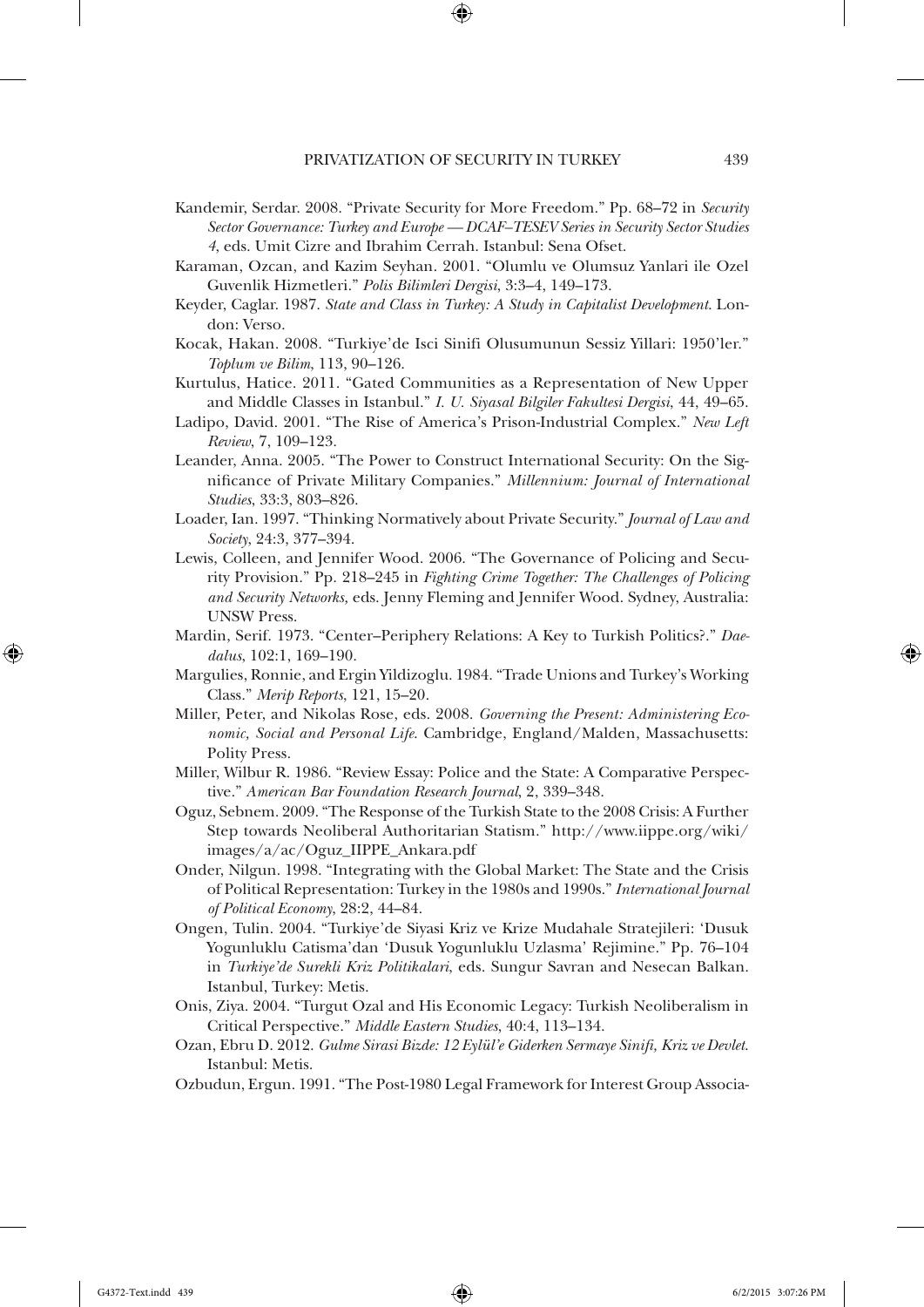tions." Pp. 41–54 in *Strong State and Economic Interest Groups: The Post-1980 Turkish Experience*, ed. Metin Heper. Berlin, Germany: Walter de Gruyter.

Pickel, Andreas. 1997. "Neoliberalism, Gradualism and Some Typical Ambiguities and Confusions in the Transformation Debate." *New Political Economy*, 2:2, 221–235.

Poulantzas, Nicos. 1978. *State, Power, Socialism*. London/New York: Verso.

- Rose, Nikolas. 2000. "Government and Control." *British Journal of Criminology*, 40:2, 321–339.
- Ruben, Matthew, and Jeff Maskovsky. 2008. "The Homeland Archipelago: Neoliberal Urban Governance after Septermber 11." *Critique of Anthropology*, 28:2, 199–217.
- Safak, Ali. 2000. "Turkiye'de Ozel Guvenlik Sirketleri Kurma Girisimleri ve Yasal Durumu." *Polis Bilimleri Dergisi*, 2:7–8, 1–12.
- Sen, Besime. 2011. "Kentsel Mekanda Uclu Ittifak: Sanayisizlesme, Soylulastirma ve Yeni Orta Sinif." *I. U. Siyasal Bilgiler Fakultesi Dergisi*, 44, 1–21.
- Senses, Fikret, and Murat Koyuncu. 2007. "Socioeconomic Effects of Economic Crises: A Comparative Analysis of the Experiences of Indonesia, Argentina and Turkey." Pp. 197–224 in *Neoliberal Globalization as New Imperialism: Case Studies on Reconstruction of the Periphery*, eds. Ahmet H. Kose, Fikret Senses and Erinc Yeldan. New York: Nova.
- Shearing, Clifford D., and Philip C. Stenning. 1981. "Modern Private Security: Its Growth and Implications." *Crime and Justice*, 3, 193–245.
- Shelden, Randall G., and William B. Brown. 2000. "The Crime Control Industry and the Management of Surplus Population." *Critical Criminology*, 9:1–2, 39–62.
- Small Arms Survey. 2011. *Small Arms Survey 2011: States of Security*. Geneva.
- Sonmez, Umit. 2011. "The Political Economy of Market and Regulatory Reforms in Turkey: The Logic and Unintended Consequences of *Ad-Hoc* Strategies." *New Political Economy*, 16:1, 101–130.
- Tunay, Muharrem. 1993. "The Turkish New Right's Attempt at Hegemony." Pp. 11–30 in *The Political and Socio-Economic Transformation of Turkey*, eds. Atila Eralp, Muharrem Tunay and Birol Yesilada. Westport, Connecticut: Praeger.
- Unal, Caglar. 2000. *Ozel Guvenlik*. Ankara: Mönch.
- Wacquant, Loic. 2009. *Punishing the Poor: The Neoliberal Government of Social Insecurity*. Durham, North Carolina: Duke University Press.
- Wood, Ellen M. 1981. "Separation of the Economic and the Political in Capitalism." *New Left Review*, 127, 66–95.
- Yalman, Galip. 2009. *Transition to Neoliberalism: The Case of Turkey in the 1990s*. Istanbul, Turkey: Istanbul Bilgi University Press.
- Yardimci, Sibel. 2009. "Kusatma Altinda Gundelik Hayat: Ozel Guvenlik, Kent Yasami ve Yonetimsellik." *Toplum ve Bilim*, 115, 226–260.

Legal and Regulatory Documents

- "The Law on Ensuring the Security and Safety of Some Institutions and Organizations." http://www.mevzuat.adalet.gov.tr/html/550.html
- "The Law on Private Security Services." http://www.mevzuat.adalet.gov.tr/html/1381. html